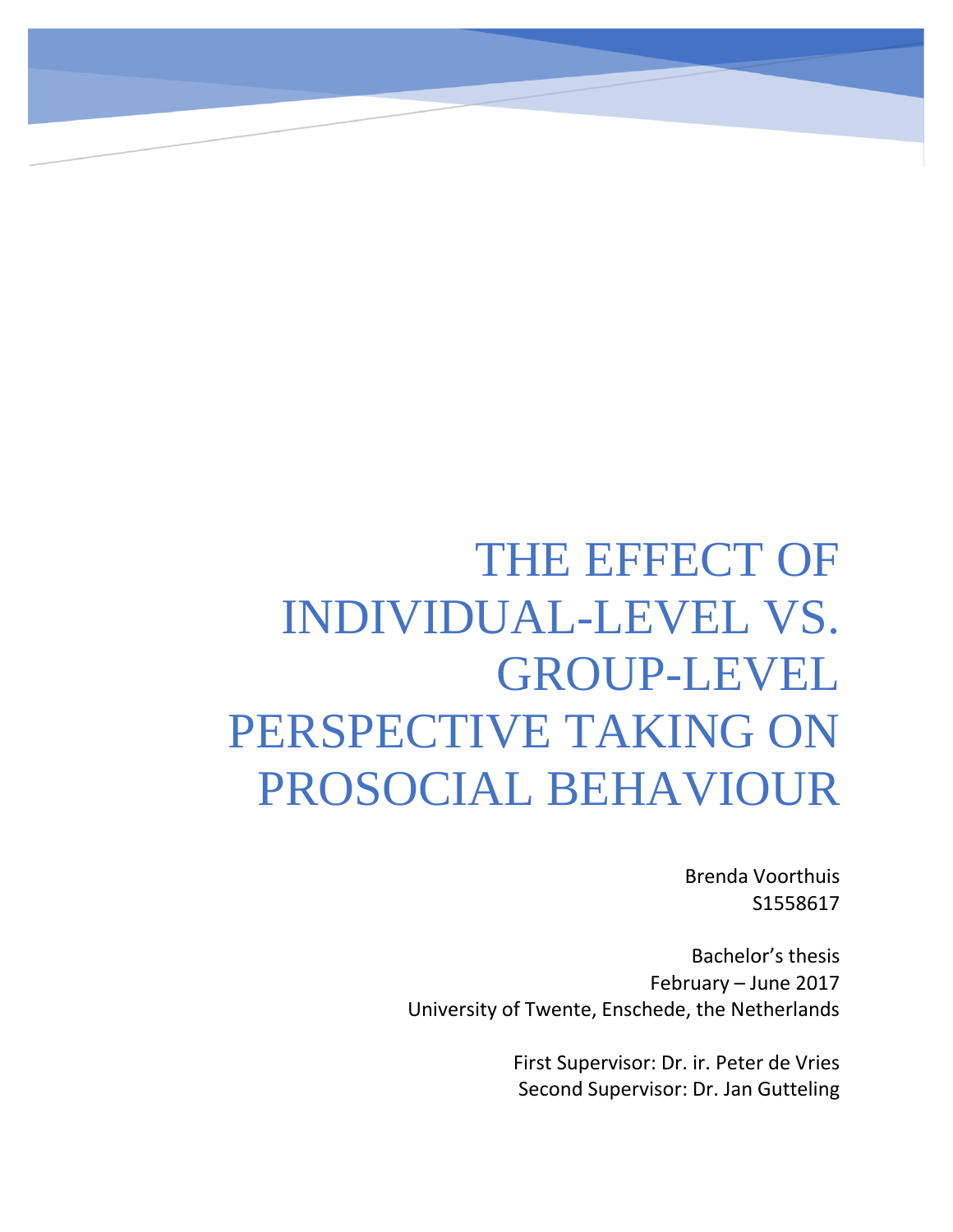#### **Abstract**

The relationship between empathy in reading and prosocial behaviour is investigated. It is proposed that individual-level perspective taking evokes the affective mode of thought which results in prosocial behaviour through affective theory of mind and empathy. Group-level perspective taking evokes the deliberative mode of thought, which results in a cognitive theory of mind and a less emotional response of the reader. In this study, participants read a text about one individual victim or a group of victims. Afterwards, perspective taking, empathy, theory of mind, and prosocial behaviour were measured. The manipulation check showed that only in the grouplevel condition significantly more perspective taking occurred than in the control condition. There was no effect of Perspective on empathy, cognitive theory of mind, affective theory of mind, or prosocial behaviour. A possible explanation for the absence of effects is that the grouplevel text and individual-level text were too similar in terms of characteristics of the story characters for the reader to relate to. It is also possible that no effect on prosocial behaviour was found because the prosocial behaviour measured was not directed at the story characters towards whom the empathy was evoked. This is a course for future research.

Keywords: *Perspective taking, Reading, Empathy, Prosocial Behaviour, Yoni*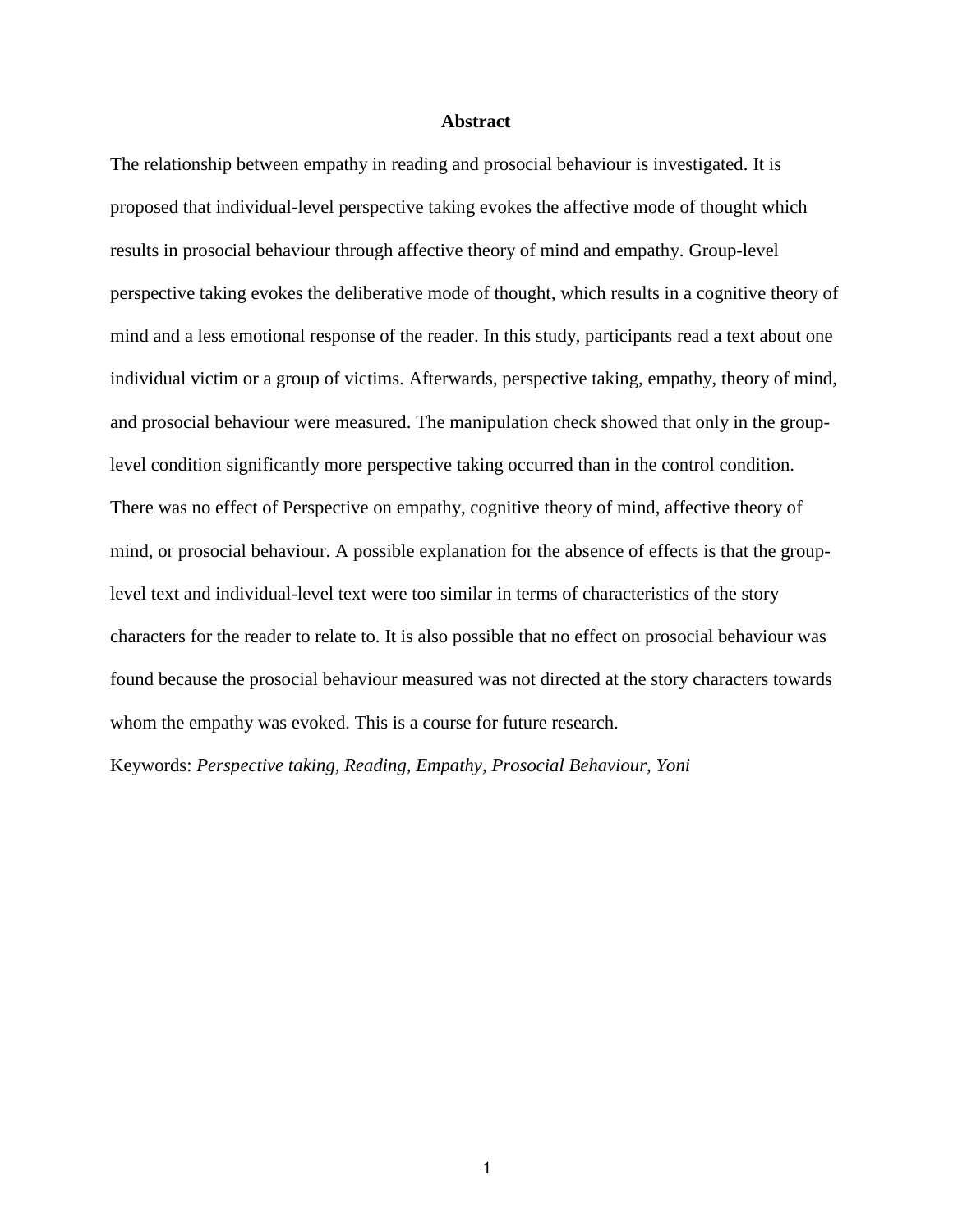The Effect of Individual-Level vs. Group-Level Perspective Taking on Prosocial Behaviour

Joseph Stalin once said that "one death is a tragedy. A million deaths is a statistic." What Stalin meant with this statement is that when a story is told about one person dying, this invokes feelings of sadness and empathy towards this person. However, when the same thing happens to a large number of people, this number is viewed as a statistic and no emotional reaction is evoked. In psychology, this phenomenon is called psychological numbing (Fetherstonhaugh, Slovic, Johnson, & Friedrich, 1997). The difference between the response to an individual victim and the response to a group of victims is also seen in reading, which indicates that reading is a complex process which is able to influence the emotional state of the reader.

A study by Lehne et al. (2015) showed that reading indeed involves an emotional process. When an individual reads a suspenseful story, the reader will be uncertain about the course of the story. This uncertainty is a negative emotion and the reader will feel an urge to reduce this emotion by trying to predict the course of the story. Brain areas are activated that are related to this predictive processing. Predictive processing reduces uncertainty about the story, and, with that, suspense for the reader (Lehne et al., 2015).

However, reading is also related to several cognitive processes (Lehne et al., 2015; Pino & Mazza, 2016). The most obvious cognitive process involved in reading is the processing of written language, but social-cognitive processes such as perspective taking and theory of mind-processing are also involved. These cognitive processes, in turn, influence the emotional state of the reader. Thus, reading involves an interaction between both affective and cognitive processes.

The cognitive process of perspective taking can be defined as imagining how some other person feels in a given situation (Batson, Early, & Salvarani, 1997). Perspective taking in reading means that the reader becomes involved with the characters of the story by imagining how the characters think, feel, and behave (Bal & Veltkamp, 2013; McCreary & Marchant, 2017). This also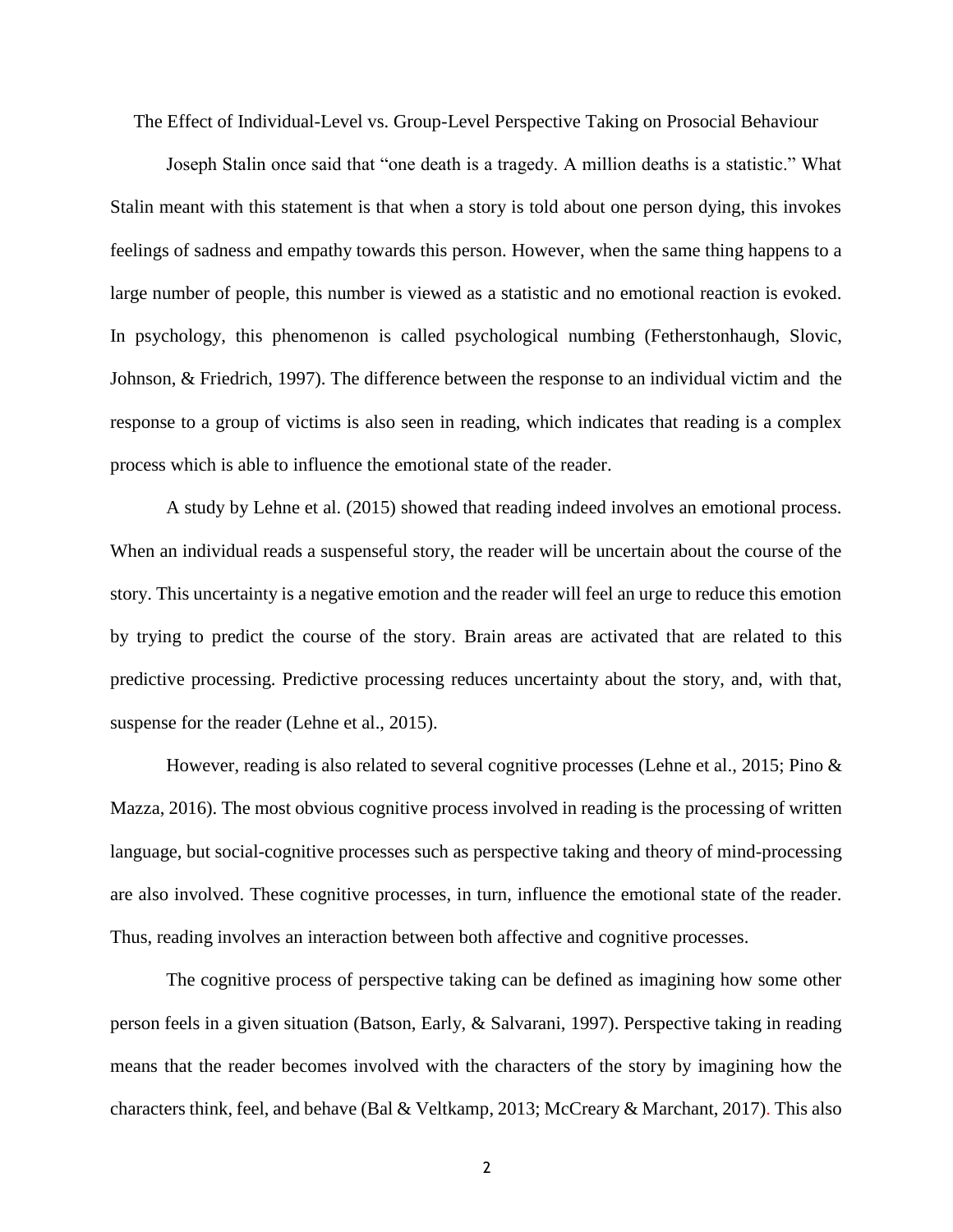helps the reader reduce uncertainty about the course of the story. Taking the perspective of the characters enables the reader to understand their feelings and thus to feel empathy towards them.

It is suggested by Pinker (2011) that the increase in literacy that has occurred throughout the ages has lead people to become better perspective-takers. As more novels are available and more people are able to read them, individuals' empathic abilities have improved. This improvement of empathic abilities has, according to Pinker (2011), resulted in a decrease in violence, more prosocial behaviour and a safer world. In response to Pinker (2011), several researchers have investigated the relationship between perspective taking in reading, empathy, and prosocial behaviour. As shown by Van de Pieterman (2015) and Bal and Veltkamp (2013), reading a text in which the perspective of another person is taken leads to an increase in the amount of prosocial behaviour that is displayed. This indicates that perspective taking is indeed related to prosocial behaviour.

However, as stated above, there seems to be a difference between taking the perspective of an individual and taking the perspective of a group of people. In contrast to individual victims, large numbers of victims do not cause any emotional reaction in readers (Barth & Stürmer, 2016; Small, Loewenstein, & Slovic, 2007). This suggests that reading a text about a large number of victims will not lead to feelings of empathy and, consequently, will not increase prosocial behaviour. Therefore, the research question is the following:

Does individual-level perspective taking lead to an increase in prosocial behaviour as compared

to group-level perspective taking?

#### **Theoretical Framework**

Reading a story about a certain character or multiple characters often involves perspective taking. In the context of reading, this means that the reader tries to imagine how a character in the story

3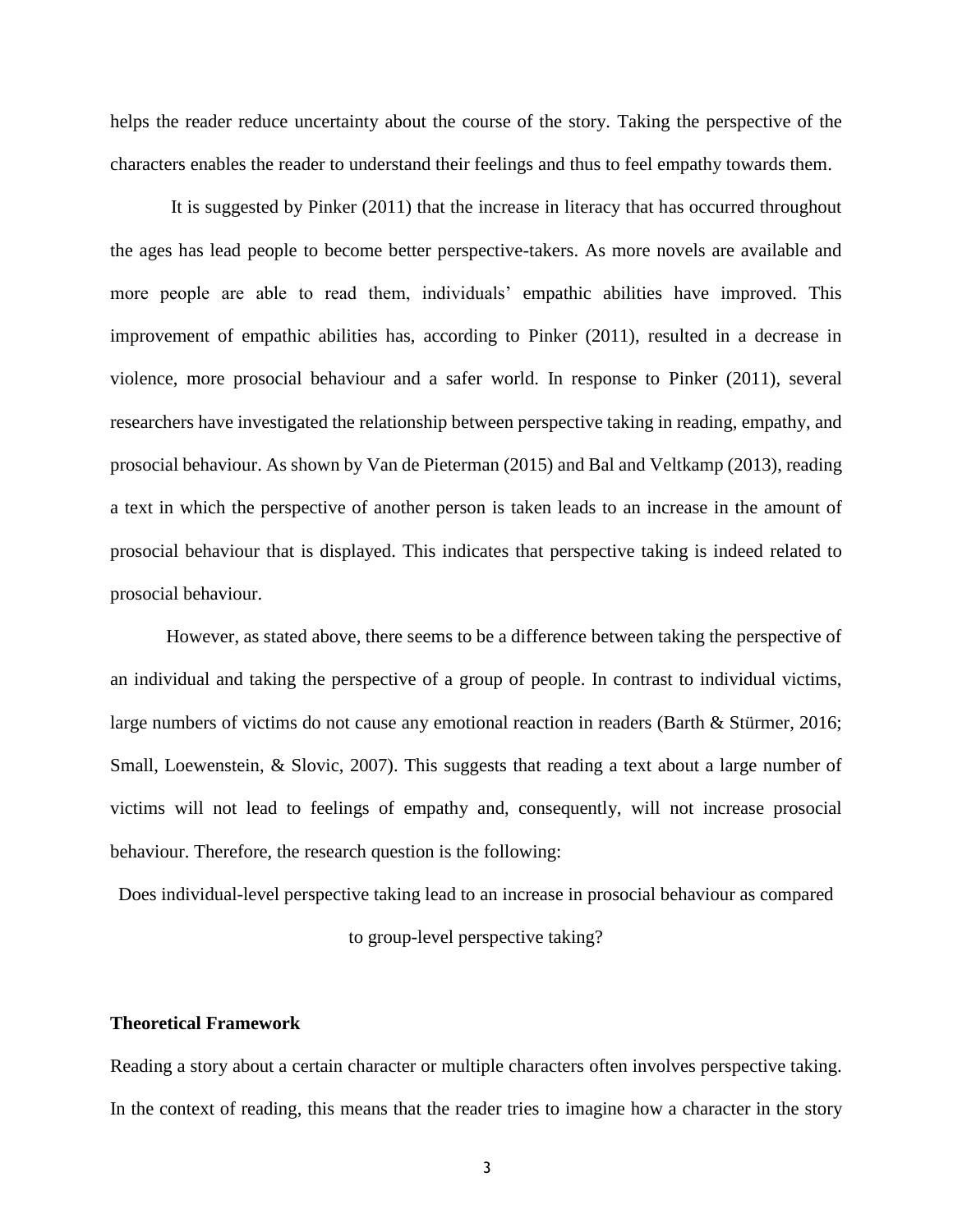thinks and feels in the described situation. Through perspective taking, the reader is able to understand the feelings and behaviour of the character, which evokes empathy towards this character (Van de Pieterman, 2015).

Empathy can be defined as "the capacity to share the physiological and emotional states of other people" (Pino & Mazza, 2016). It is thought to consist of two dimensions: mentalizing and emotional sharing. Mentalizing is the ability to understand what others think and feel (Majdandžić, Amashaufer, Hummer, Windischberger, & Lamm, 2016), whereas emotional sharing is the ability to actually feel these same emotions (Pino & Mazza, 2016).

Feelings of empathy arise through a process of merging of self-other representations (Majdandžić et al., 2016). When there is more overlap between the reader's own feelings and his or her mental representations of the feelings of the story character, it is easier to take the perspective of this character. Thus, perspective taking occurs more easily when the story character is similar to the reader. Therefore, more empathy is evoked when the story character is similar to the reader (Majdandžić et al., 2016).

Perspective taking involves a transition from a self-directed to an other-directed orientation. This does not only lead to feelings of empathy, but also to prosocial behaviour (Majdandžić et al., 2016). Prosocial behaviour consists of voluntarily performed actions that contribute to the welfare of another person. Negative as well as positive empathy are related to prosocial behaviour (Telle & Pfister, 2015). The relation between negative empathy and prosocial behaviour is caused by a wish to compensate for the less advantaged state of a different person. The relationship between positive empathy and prosocial behaviour is often assumed to be caused by a mood maintenance motive: when people are in a good mood because of feeling positive empathy, they want to maintain this good mood by helping other people (Telle & Pfister, 2016).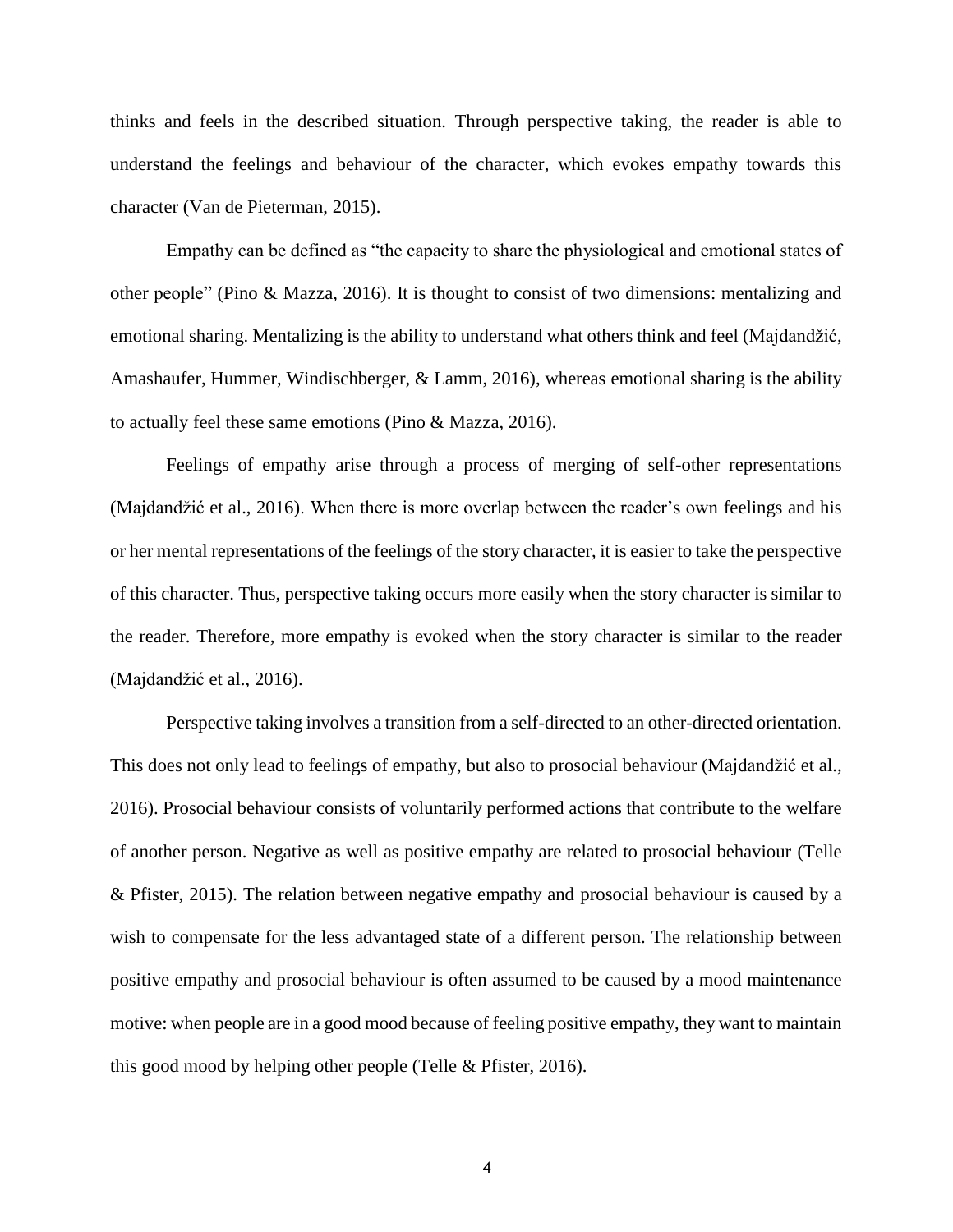**Theory of mind.** A second social skill that is related to perspective taking in reading is the reader's theory of mind (ToM), which can be described as the ability to recognize and understand other people's emotions (Kidd & Castano, 2013). Kidd and Castano (2013) make a distinction between two types of ToM: the affective ToM and the cognitive ToM. Affective ToM is the ability to recognize and feel other people's emotions, and thus involves an emotional process. Cognitive ToM, on the other hand, is the ability to understand and predict other people's thoughts and beliefs (Kidd & Castano, 2013). Like affective ToM, cognitive ToM is also enhanced by perspective taking in reading, but involves a slower and more deliberative process.

**Individual-level vs. group-level perspective taking.** In Barth and Stürmer (2016), the difference between individual-level and group-level perspective taking is explained. In individuallevel perspective taking, there is one individual perspective taking target, and this individual's personal story is told. Taking the perspective of this individual causes an empathic reaction because an individual member of the outgroup is identified, which makes it relatively easy to merge selfother representations and to feel empathy towards the victim. In group-level perspective taking, on the other hand, no individual information is given. An entire group is the perspective taking target (Barth & Stürmer, 2016).

A study by Small et al. (2007) is focused on situations in which people read about victims of a certain disaster and then have to decide how much money they are going to donate. A dual process model is proposed to explain the difference between individual-level and group-level perspective taking (Small et al., 2007). A reader's response to a text about victims can arise through either the deliberative or the affective mode of thought. The affective mode of thought is used in individual-level perspective taking. When there is one individual victim, it is easy for the reader to identify with this victim, so a stronger emotional reaction is elicited. This affective reaction arises relatively fast and unconsciously, and is related to affective ToM.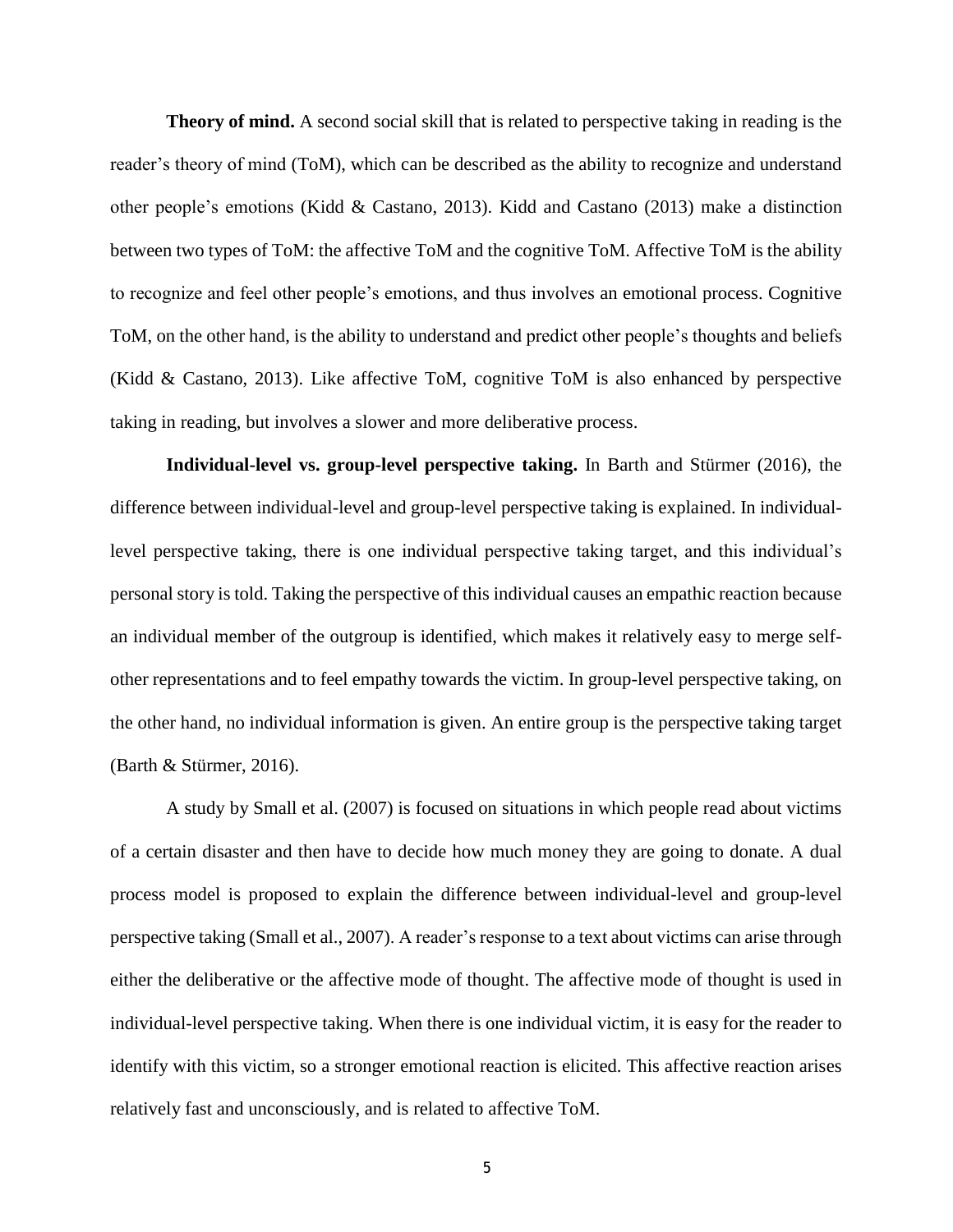When there is a group of victims, on the other hand, the deliberative mode of thought is used. When a certain number of victims is given, the reader is only able to determine the scope of the disaster when the number of victims can be compared to a total population size. It makes a difference for the reader whether a text about one hundred victims is about one hundred out of a thousand or about one hundred out of a billion. One hundred deaths in a small town with a thousand inhabitants can be seen as a very large loss, whereas one hundred deaths in a country with billions of inhabitants can be considered only a minor misfortune. When the reader is not able to see a group of victims relative to a total population size, it is not possible to identify the scope of the disaster. Then, the number of victims is reduced to a mere statistic and does not elicit a strong emotional reaction in the reader (Small et al., 2007). Since no affective reaction is evoked, the reader uses cognitive ToM to imagine how the victims in the text will feel.

In short, it seems that when the subject of a text is a single, identifiable victim, the affective mode of thought is evoked through which the reader will develop an affective ToM and feel empathy towards the victim. Because of this feeling of empathy, the reader will show more prosocial behaviour. When a large number of victims is the subject of a text, however, the reader will shift to the deliberative mode of thought and cognitive ToM, which will evoke less emotion in the reader. As the reader feels less empathy, less prosocial behaviour is shown. The conceptual model is shown in Figure 1.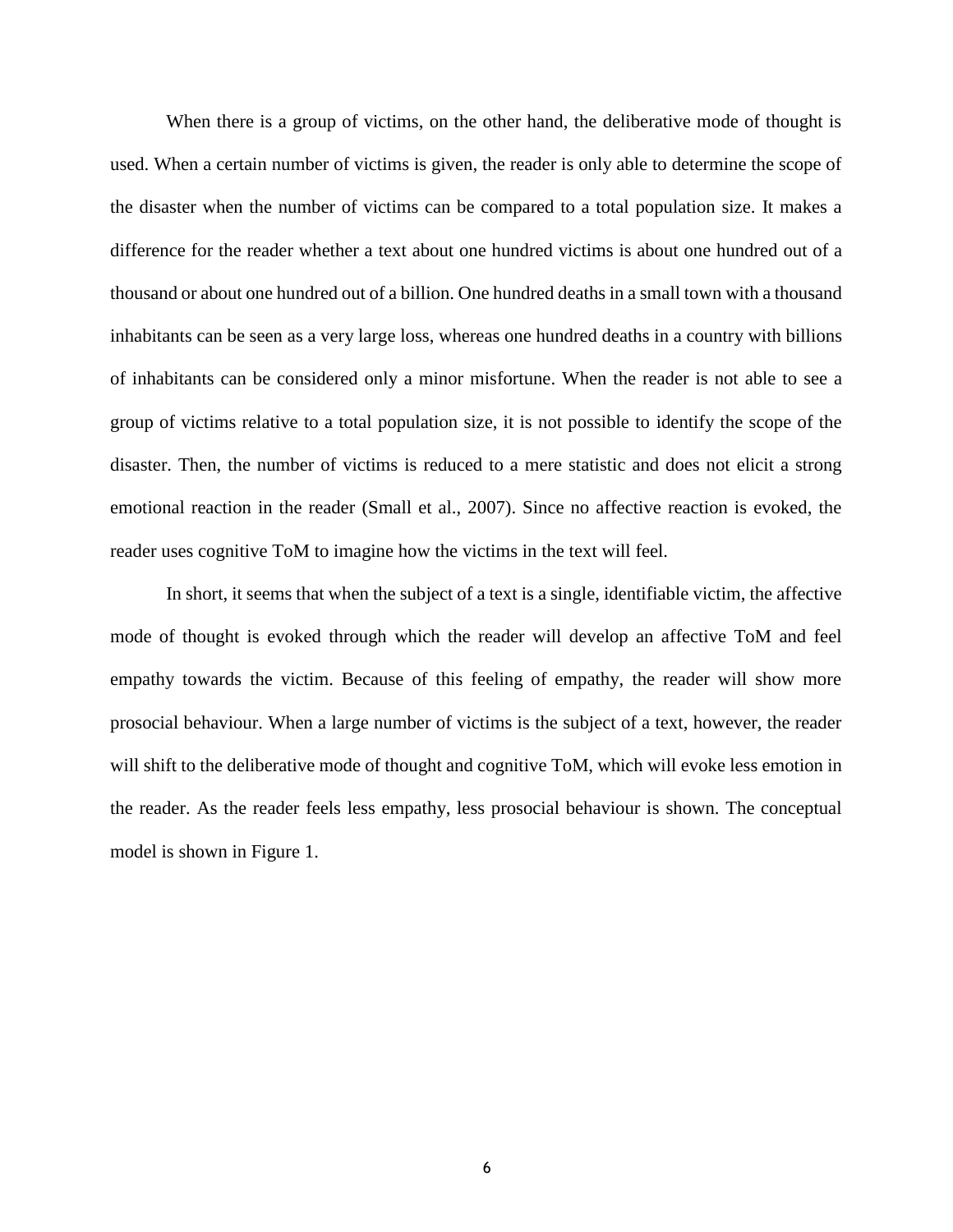

*Figure 1*. Conceptual Model

#### **The Current Study**

In this study, participants fill in a questionnaire online and are assigned to either an individual-level condition, a group-level condition, or a control condition. In the individual-level and group-level condition, the same fictional text is read, but in the individual-level condition there is only one victim whereas in the group-level condition there is a group of victims. Participants in the control condition read a factual text about the same subject. Participants' perspective taking, empathy, affective ToM and cognitive ToM are measured. At the end of the questionnaire, participants receive a request to fill in another questionnaire to help other Bachelor students as a measure of prosocial behaviour.

The degree to which empathy, affective ToM, and cognitive ToM are evoked in participants in the individual-level condition is compared to the degree to which these feelings are experienced in the group-level- and control condition. Also, the degree to which prosocial behaviour is shown at the end of the questionnaire is compared between the conditions. Therefore, the hypotheses are the following: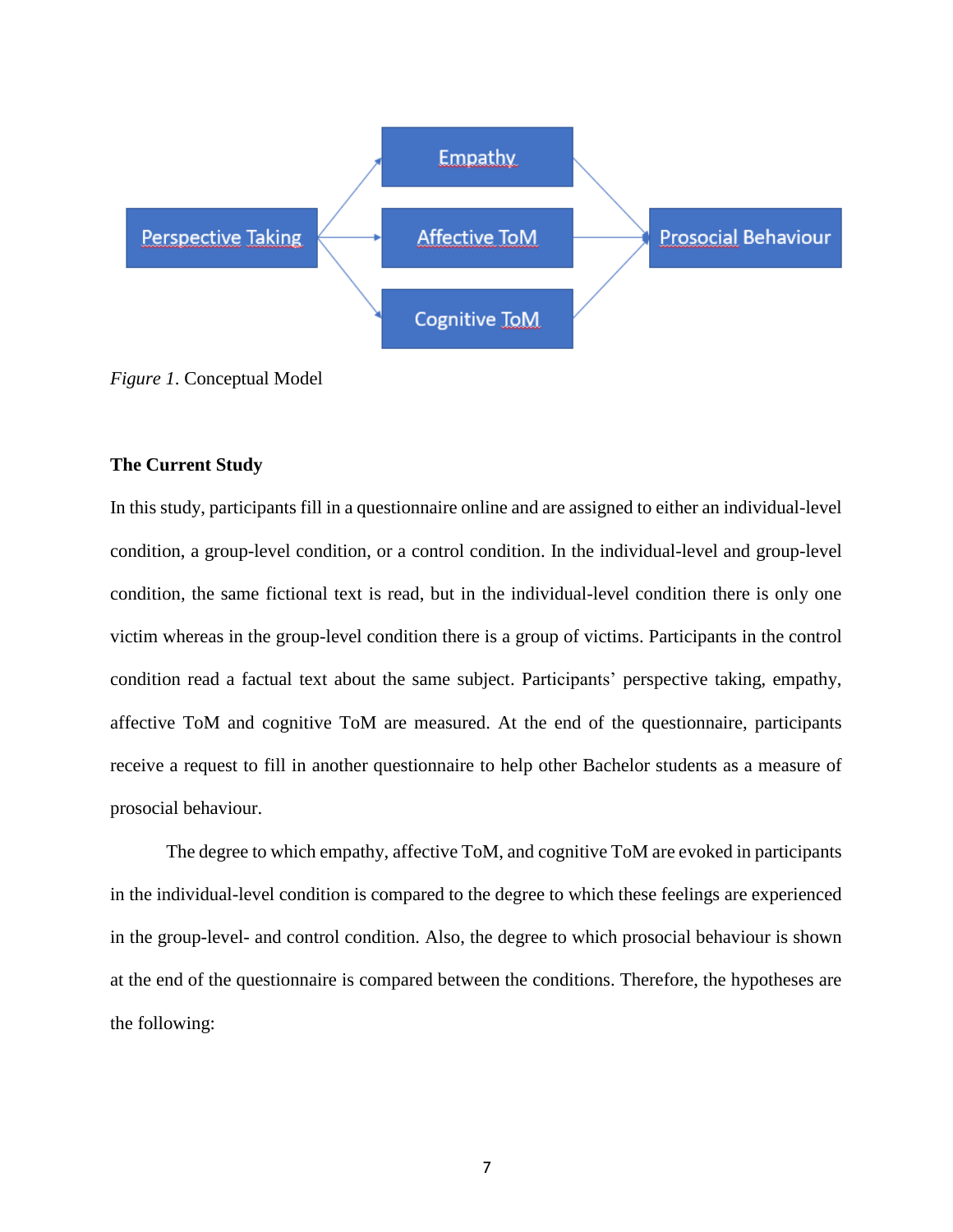**H1:** Individual-level perspective taking leads to more empathy than group-level perspective taking.

**H2**: Individual-level perspective taking leads to more affective theory of mind than grouplevel perspective taking.

**H3**: Group-level perspective taking leads to more cognitive theory of mind than individuallevel perspective taking.

**H4:** Individual-level perspective taking leads to more prosocial behaviour than group-level perspective taking.

#### **Method**

#### **Participants & Design**

A convenience sample was taken from Psychology- and Communication students of the University of Twente. Participants applied for the study via an online research administration system (SONA), and were rewarded with partial course credit. From each individual participant, informed consent was obtained. Permission for conducting the research was given by the Ethics Committee of the University of Twente. Participants had to be at least 18 years old and have sufficient English reading skills, as the procedure was conducted in English. In total, 95 participants took part in the study with an age between 18 and 25 years old ( $M = 20.37$ ,  $SD = 1.57$ ). Twentythree participants were male (24.2%), and 72 participants were female (75.8%). Twenty (21.1%) of the participants reported having a Dutch nationality, 66 (69.5%) of the participants were German, and nine (9.5%) of the participants had a different nationality.

A between-groups design was employed, in which participants were randomly assigned to either one of two experimental conditions or a control condition. The independent variable was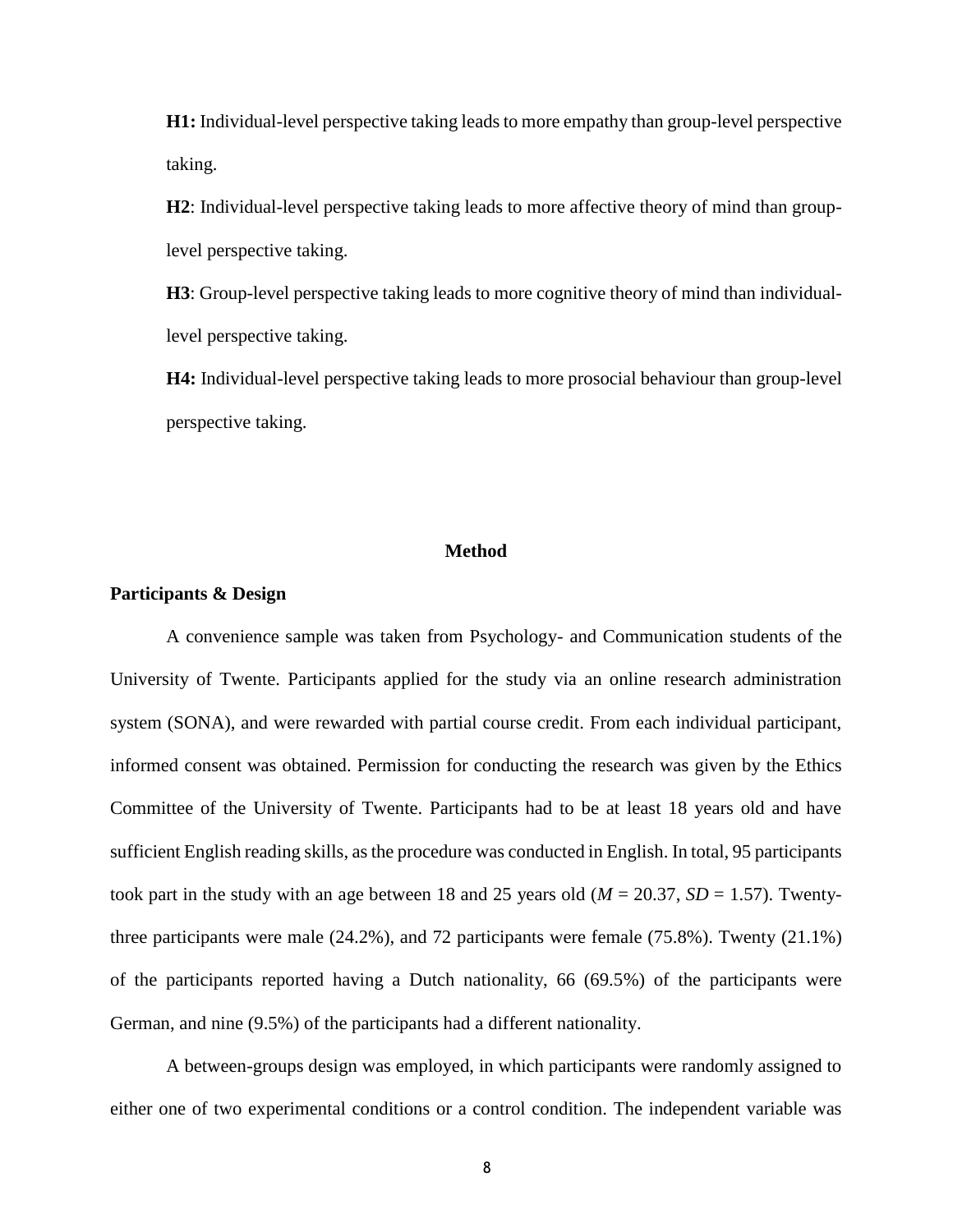perspective taking, with individual-level perspective taking occurring in the individual-level condition and group-level perspective taking occurring in the group-level condition. No perspective taking occurred in the control condition. The dependent variables were empathy, affective ToM, cognitive ToM, and prosocial behaviour.

#### **Materials & Procedure**

The research was conducted via an online research administration system (SONA). Participants could sign up for the questionnaire and were able to fill it in at any time and location desired. Although environmental circumstances could be controlled more easily in an offline setting, an online survey was used because this lowered the threshold for participation so more participants could be reached.

The first screen of the survey consisted of a short instruction. Participants were informed that the study was about reading comprehension and that they would have to read a text and answer some questions about its content afterwards. The true goal of the research was not revealed to make sure participants would not guess the hypotheses. Participants were asked to give their informed consent and proceed to the next page.

Three similar texts were used in the study. The only difference between both texts was that in the individual-level condition, participants read a text about one victim, and in the group-level condition participants read a text about multiple victims. The text was a personal narrative of Billy P., which was an excerpt of a book (Divine, 2013). The original text was edited by Nölke (2016) for research purposes. The text used by Nölke (2016) was again edited to create an individual-level and a group-level text. Also, a factual text about the same subject from Nölke (2016) was used for the control condition. Excerpts of the used texts are shown in table 1. Twenty-eight (29.5%) of the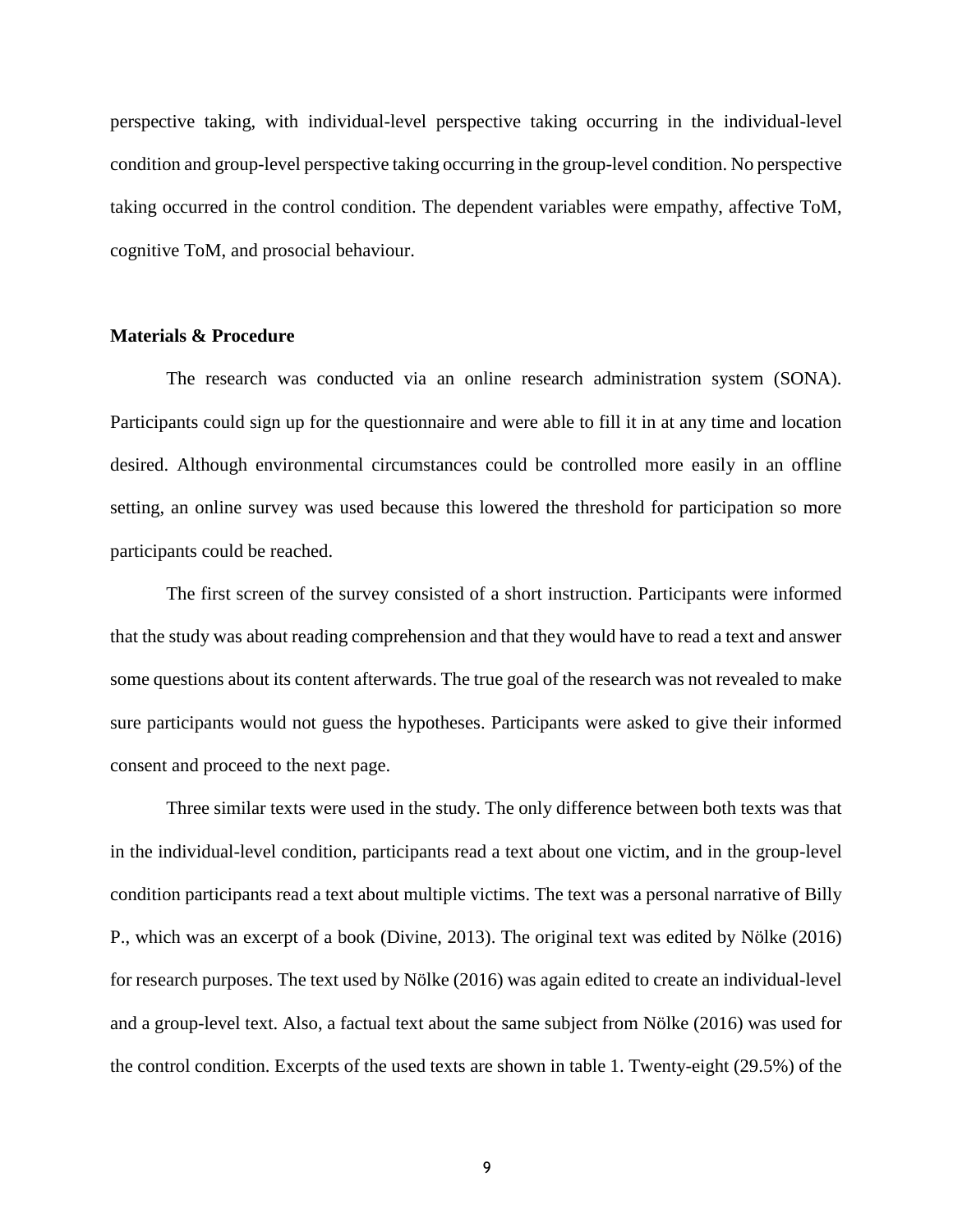participants were randomly assigned to the individual-level condition, 29 (30.5%) participants were

in the group-level condition, and 38 (40.0%) were in the control condition.

#### Table 1

#### *Excerpts of Texts used in each Condition*

| Individual                      | Group                           | Control                         |
|---------------------------------|---------------------------------|---------------------------------|
| "The 'matronly lady in the      | "The 'matronly lady in the      | "Often, the children would"     |
| grey uniform' took him on a     | grey uniform' took the boys     | be picked up by a staff         |
| Glasgow<br>from<br>train<br>to  | on a train from Glasgow to      | member of the orphanage.        |
| railway station,<br>Aberlour    | railway station,<br>Aberlour    | They were told that they        |
| about half a mile or so from    | about half a mile or so from    | would be going on a trip, but   |
| the Orphanage buildings: "I     | the Orphanage buildings: "We    | instead, they were taken to the |
| didn't know I was going to an   | didn't know we were going to    | orphanage. For most of the      |
| Orphanage. I was just told that | an Orphanage. We were just      | children, it was the last time  |
| we were going on a day trip to  | told that we were going on a    | they ever saw their parents."   |
| the Highlands. Papers I've      | day trip to the Highlands.      |                                 |
| seen since tell me that in fact | Papers we've seen since tell us |                                 |
| what happened was that my       | that in fact what happened was  |                                 |
| father handed me over to the    | that our fathers handed us over |                                 |
| Orphanage in the hope that he   | to the Orphanage in the hope    |                                 |
| might be able to retrieve me at | that they might be able to      |                                 |
| some unspecified future date,   | retrieve us at some unspecified |                                 |
| but in fact he never did. That  | future date, but in fact they   |                                 |
| was the last I ever heard of    | never did. That was the last we |                                 |
| him, so he just disappeared     | ever heard of them, so they     |                                 |
| from my life."                  | just disappeared from<br>our    |                                 |
|                                 | lives."                         |                                 |

Participants in the individual-level condition received the text with only one victim and were asked to imagine how the victim would feel in this situation. Participants in the group-level condition received the text with a group of victims and were asked to imagine how the victims would feel in this situation. Participants in the control condition received the factual text and were asked to count the number of verbs in the text.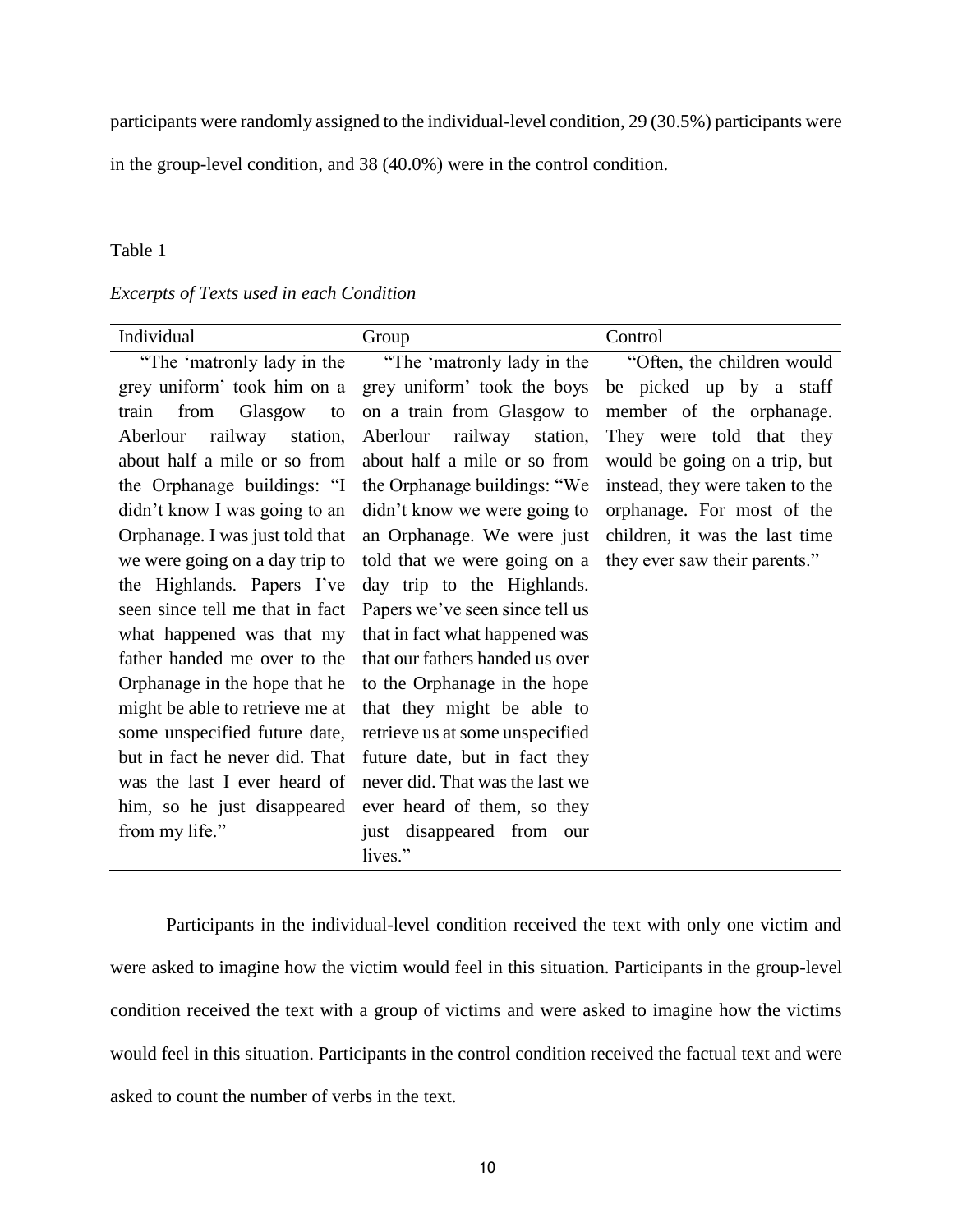After reading the text, participants in the individual-level and group-level condition were asked to answer a few questions about the course of the story, to test whether the text had been read carefully. In the control condition, participants were asked to indicate the number of verbs counted. Then, participants were asked to fill in the questionnaires measuring empathy and perspective taking. Empathy and perspective taking were measured with items from the Interpersonal Reactivity Index by Davis (1980). These items were adapted to be more specific to the story. Empathy and perspective taking were both measured with seven statements (Appendix B), which were provided in random order. Each item was scored from 1 ("*does not describe me very well*") to 5 ("*describes me very well*"). The reliability of the empathy scale was high with a Cronbach's Alpha of .84. For the perspective taking scale, a Cronbach's Alpha of .79 was found, indicating a moderate reliability. Reversely formulated items were rescaled and the construct of Empathy consisted of the average score on the seven items measuring empathic concern. The construct of Perspective taking consisted of the average score on the seven items measuring perspective taking.

Subsequently, the Yoni task was performed to measure both cognitive and affective ToM (Shamay-Tsoory & Aharon-Peretz, 2007). This test consisted of 64 trials in total, of which 24 measured cognitive ToM and 24 measured affective ToM. In each trial, an outline of a face named Yoni was shown, surrounded by four objects, sometimes each accompanied by another face. Based on a verbal instruction at the top of the screen and the eye gaze and facial expressions of Yoni and the other faces, the participant had to indicate the object to which Yoni was referring. In the cognitive trials, both Yoni's facial expression and the verbal instruction were emotionally neutral. In the affective trials, these cues provided some affective information. The other 16 trials were ´physical´ trials in which Yoni's eye gaze did not give information about the right answer. These trials were added to ensure that participants did not automatically respond to eye gaze. Examples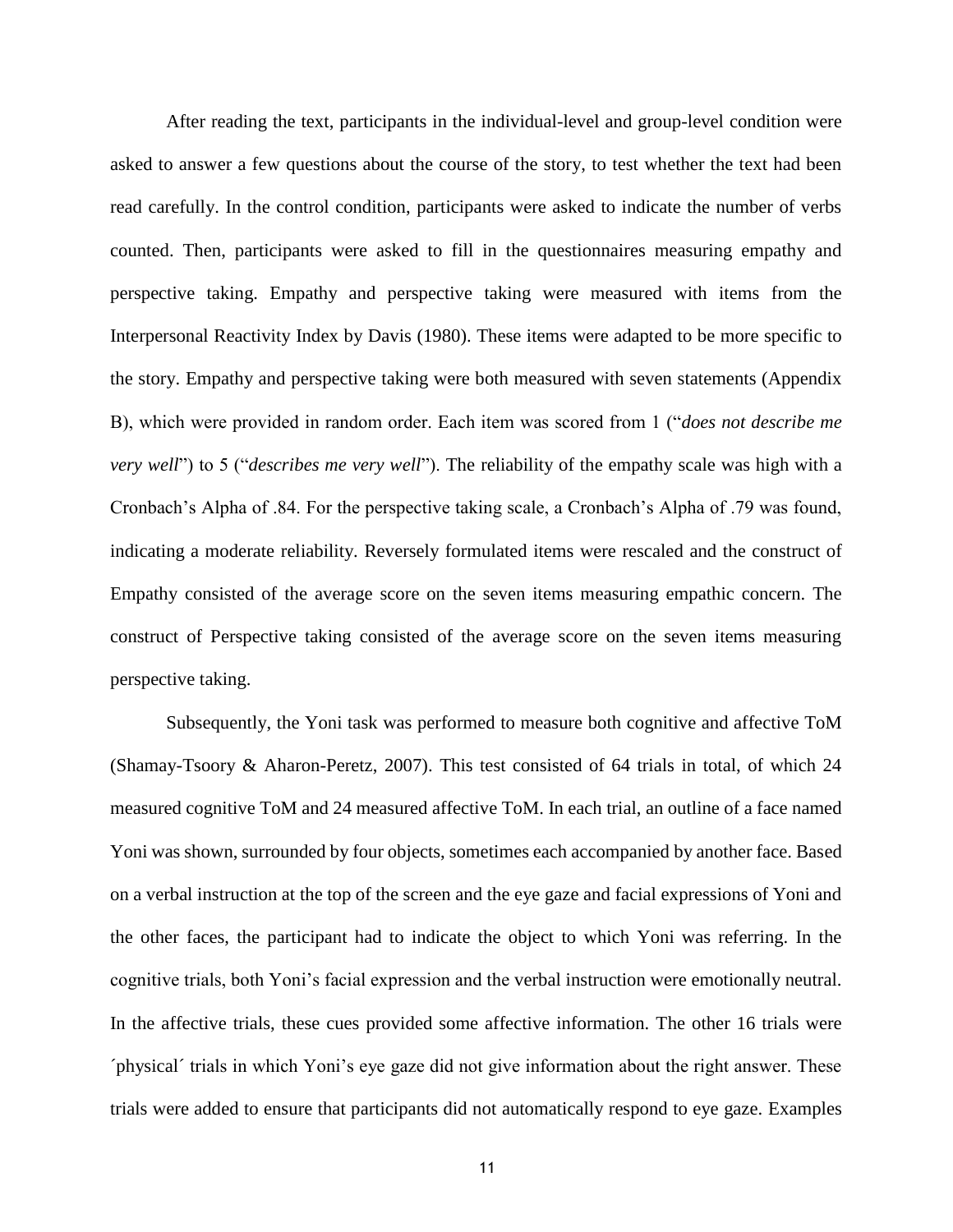of trials are shown in table 2. Affective ToM was indicated by the number of affective trials that were answered correctly. Cognitive ToM was indicated by the number of cognitive trials that were answered correctly.

#### Table 2





After performing the Yoni task, participants were asked to indicate their age, gender, nationality, and SONA number. Prosocial behaviour was measured at the end of the questionnaire by means of a request to fill in another questionnaire. Participants were told that this questionnaire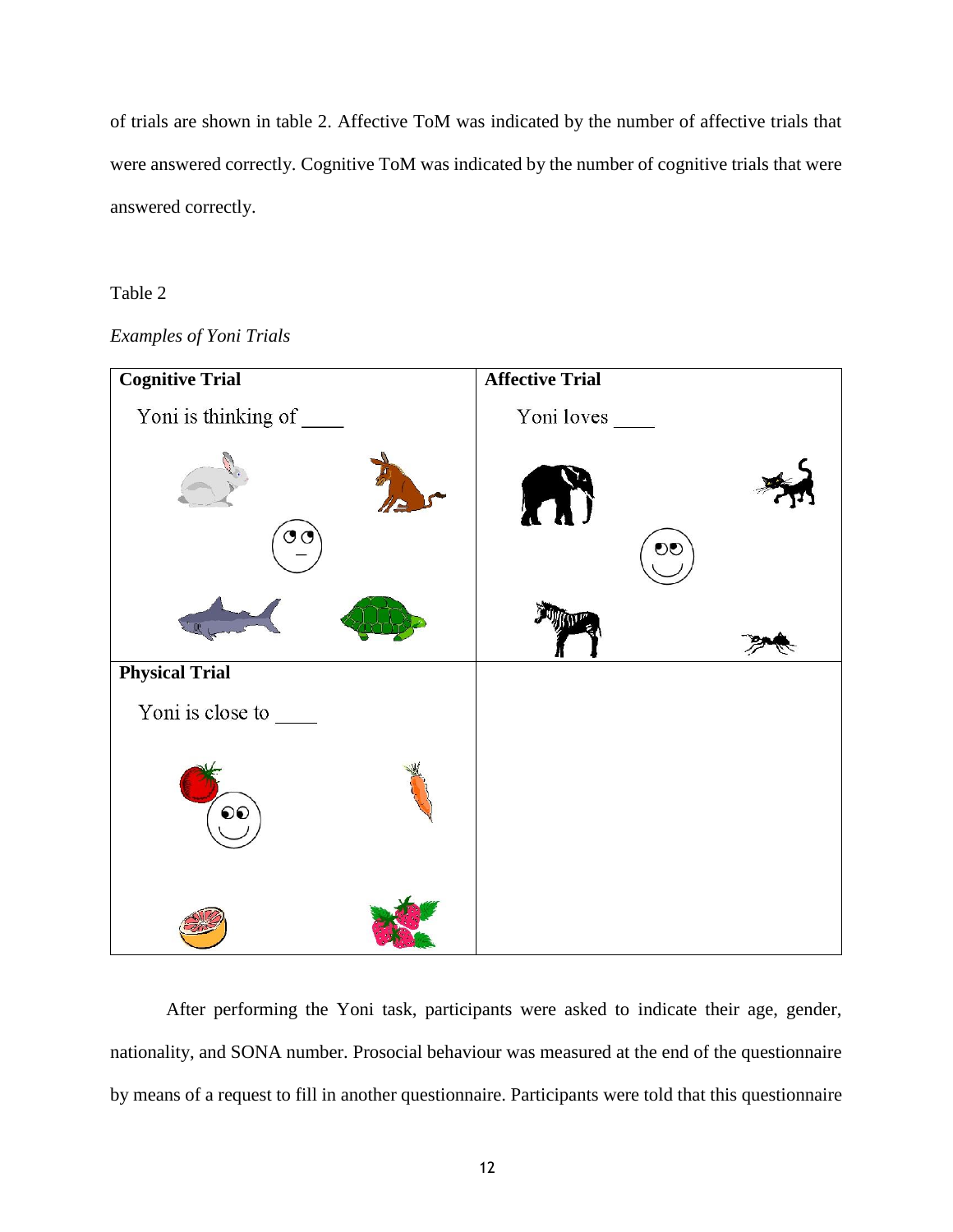was part of a study unrelated to the current study. As participants were informed that they would not receive any compensation such as course credit for filling in this questionnaire, but that they would help other Bachelor students with filling it in, the decision to fill in this questionnaire was considered a measure of prosocial behaviour. Participants were also asked how many hours they would be willing to help with the analysis of this questionnaire. They could either choose to go to the second questionnaire, or close the current questionnaire and finish their participation. As the second questionnaire did not actually exist, both options directed the participants to the final page of the survey which consisted of a complete debriefing that revealed the true goal of the study. Participants were asked whether they agreed with their data being used for the actual goal of the research. The researcher´s email address was indicated to give participants the opportunity to ask questions.

#### **Results**

The initial dataset consisted of 124 participants. From this dataset, 18 participants were removed because of not completely finishing the questionnaire. Eight participants were removed for spending less than fourty seconds on the text, and one participant was removed for not answering the questions about the text seriously. One participant was removed because of not finding the survey via the SONA system, and one participant was removed because of not consenting with the data being used for the actual purpose of the study after the debriefing. The final dataset consisted of 95 participants.

Table 3 shows means and standard deviations for empathy, cognitive ToM, affective ToM, and prosocial behaviour for each condition. Table 4 shows correlations between these measures.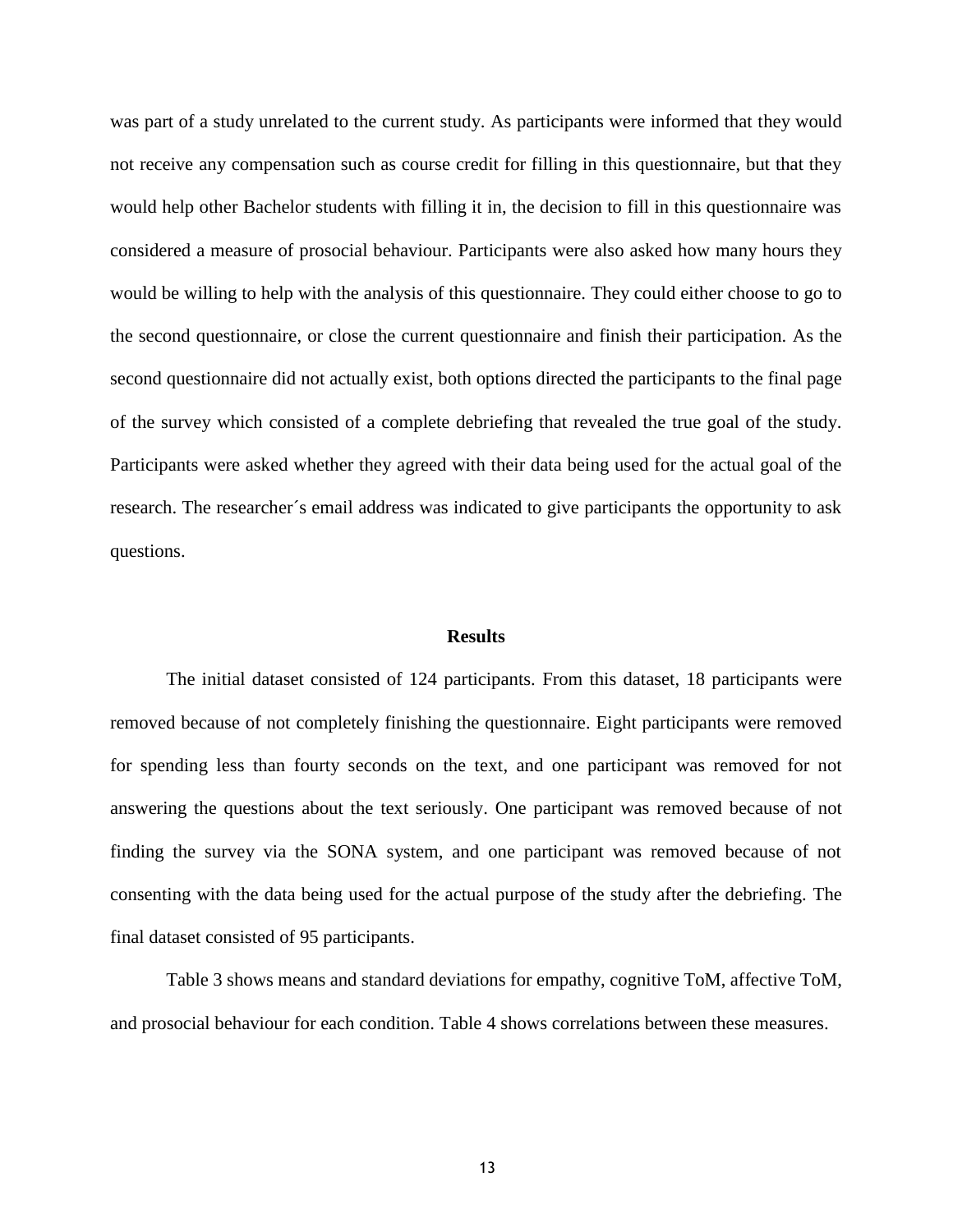#### Table 3

|                                  | Individual |           | Group |           | Control |           |
|----------------------------------|------------|-----------|-------|-----------|---------|-----------|
| Variable                         | Mean       | <b>SD</b> | Mean  | <b>SD</b> | Mean    | <b>SD</b> |
| Empathy                          | 3.89       | 0.55      | 3.86  | 0.75      | 3.78    | 0.76      |
| Cognitive ToM                    | 33.86      | 3.47      | 31.14 | 5.66      | 33.58   | 3.71      |
| Affective ToM                    | 43.25      | 4.75      | 39.97 | 7.31      | 43.82   | 4.37      |
| Prosocial Behaviour <sup>a</sup> | 0.68       | 0.48      | 0.72  | 0.46      | 0.82    | 0.39      |
| Prosocial Behaviour <sup>b</sup> | 0.43       | 0.88      | 0.31  | 0.76      | 0.18    | 0.87      |

*Descriptive Statistics of Dependent Variables*

*Note.* ToM = Theory of mind.

<sup>a</sup>The willingness to fill in another questionnaire. Here, a 0 indicates a "yes"-response, and a 1 indicates a "no"-response. <sup>b</sup>The number of hours participants were willing to help with the analysis of the questionnaire.

#### Table 4

#### *Correlations Between Measures of Dependent Variables*

|                                  | Empathy | Cognitive  | Affective  | Prosocial                     | Prosocial                     |
|----------------------------------|---------|------------|------------|-------------------------------|-------------------------------|
|                                  |         | <b>ToM</b> | <b>ToM</b> | <b>Behaviour</b> <sup>a</sup> | <b>Behaviour</b> <sup>b</sup> |
| Empathy                          |         | $-.00$     | $-.07$     | $-.12$                        | .20                           |
| Cognitive ToM                    | $-.00$  |            | $.78*$     | $-.09$                        | $-.05$                        |
| Affective ToM                    | $-.07$  | $.78*$     |            | $-14$                         | .03                           |
| Prosocial Behaviour <sup>a</sup> | $-.12$  | $-.09$     | $-.14$     |                               | $-.47*$                       |
| Prosocial Behaviour <sup>b</sup> | .20     | $-.05$     | .03        | $-47*$                        |                               |

*Note.* ToM = Theory of mind.

<sup>a</sup>The willingness to fill in another questionnaire. <sup>b</sup>The number of hours participants were willing to help with the analysis of the questionnaire.

 $* p < .01$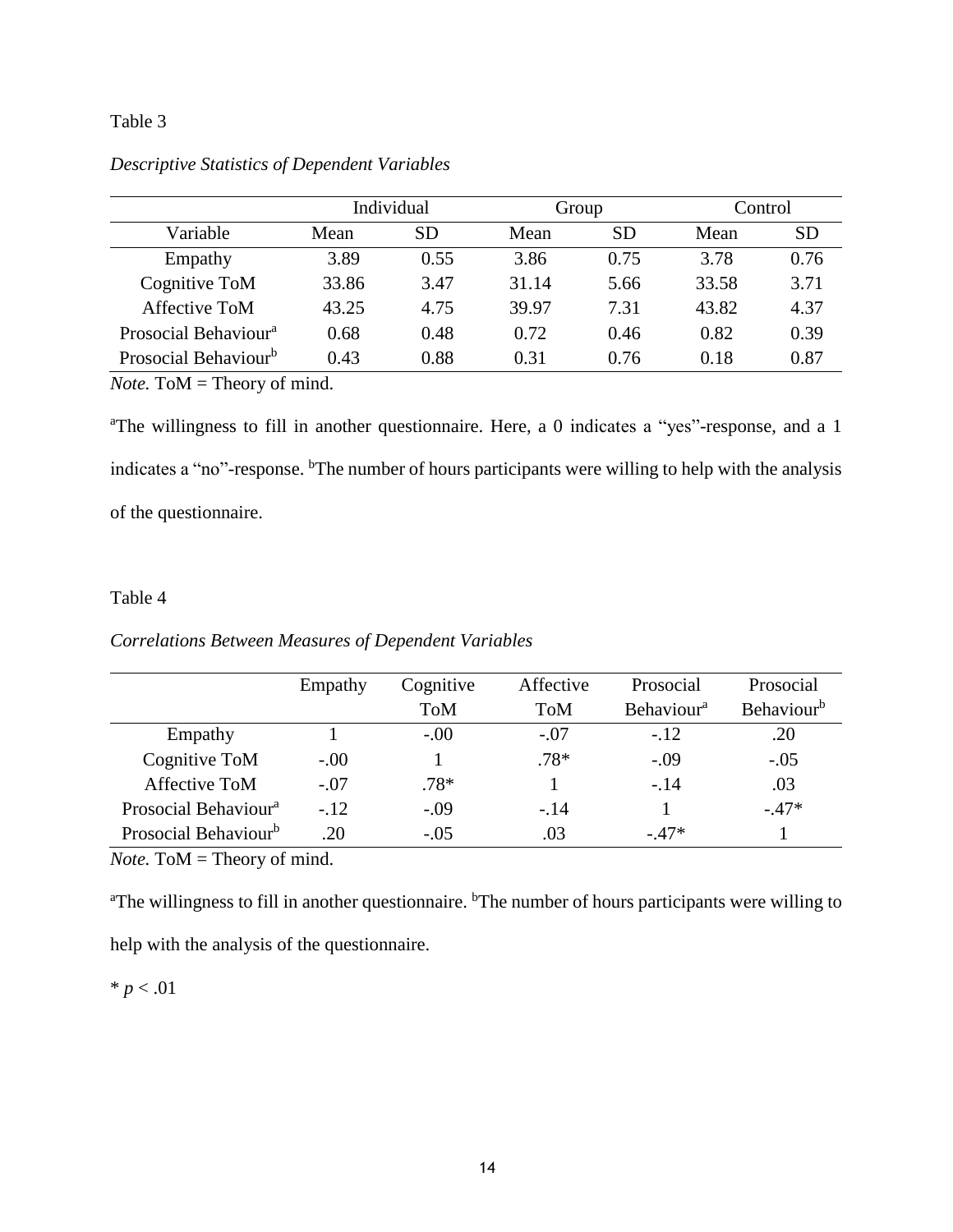A manipulation check was conducted by means of a one-way ANOVA on perspective taking across Perspective taking conditions, which revealed a significant difference between conditions: F(2,92)  $= 4.86$ ,  $p = .010$ . Perspective taking scores were significantly higher in the individual-level condition (*M* = 3.54, *SD* = 0.13) than in the control condition (*M* = 3.01, *SD* = 0.11, *p* = .00). There was no significant difference between scores in the group-level condition  $(M = 3.34, SD = 0.13)$ and scores in the control condition ( $p = .06$ ), and there was no significant difference between scores in the individual-level condition and scores in the group-level condition  $(p = .28)$ .

A MANOVA was conducted with Perspective as independent variable and empathy, cognitive ToM, affective ToM, and both measures of prosocial behaviour as dependent variables. No significant difference between the Perspective taking conditions on the dependent variables was found: Wilks' Lambda = .87,  $F(10,176) = 1.25$ ,  $p = .26$ . This indicates that the first three hypotheses are not confirmed.

A regression analysis was employed to explore the prediction of the willingness to fill in another questionnaire from Perspective, empathy, cognitive ToM, and affective ToM. A nonsignificant model was observed:  $F(4,90) = 1.43$ ,  $p = .23$ , with an adjusted R-squared of 0.02. In predicting the willingness to fill in another questionnaire, beta values for Perspective, empathy, cognitive ToM, and affective ToM were 0.08 (*p* = .18), -0.08 (*p* = .21), 0.01 (*p* = .56), and -0.02 (*p* = .16) respectively. Another regression analysis was employed to explore the prediction of the number of hours participants were willing to spend helping with the analysis of the questionnaire from Perspective, empathy, cognitive ToM, and affective ToM. Again, a non-significant model was observed:  $F(4,90) = 1.70$ ,  $p = .16$ , with an adjusted R-squared of 0.03. In predicting the number of hours spent helping with the data analysis, beta values for Perspective, empathy, cognitive ToM, and affective ToM were -0.12 (*p* = .23), 0.24 (*p* = .05), -0.04 (*p* = .20), and 0.03 (*p* = .19),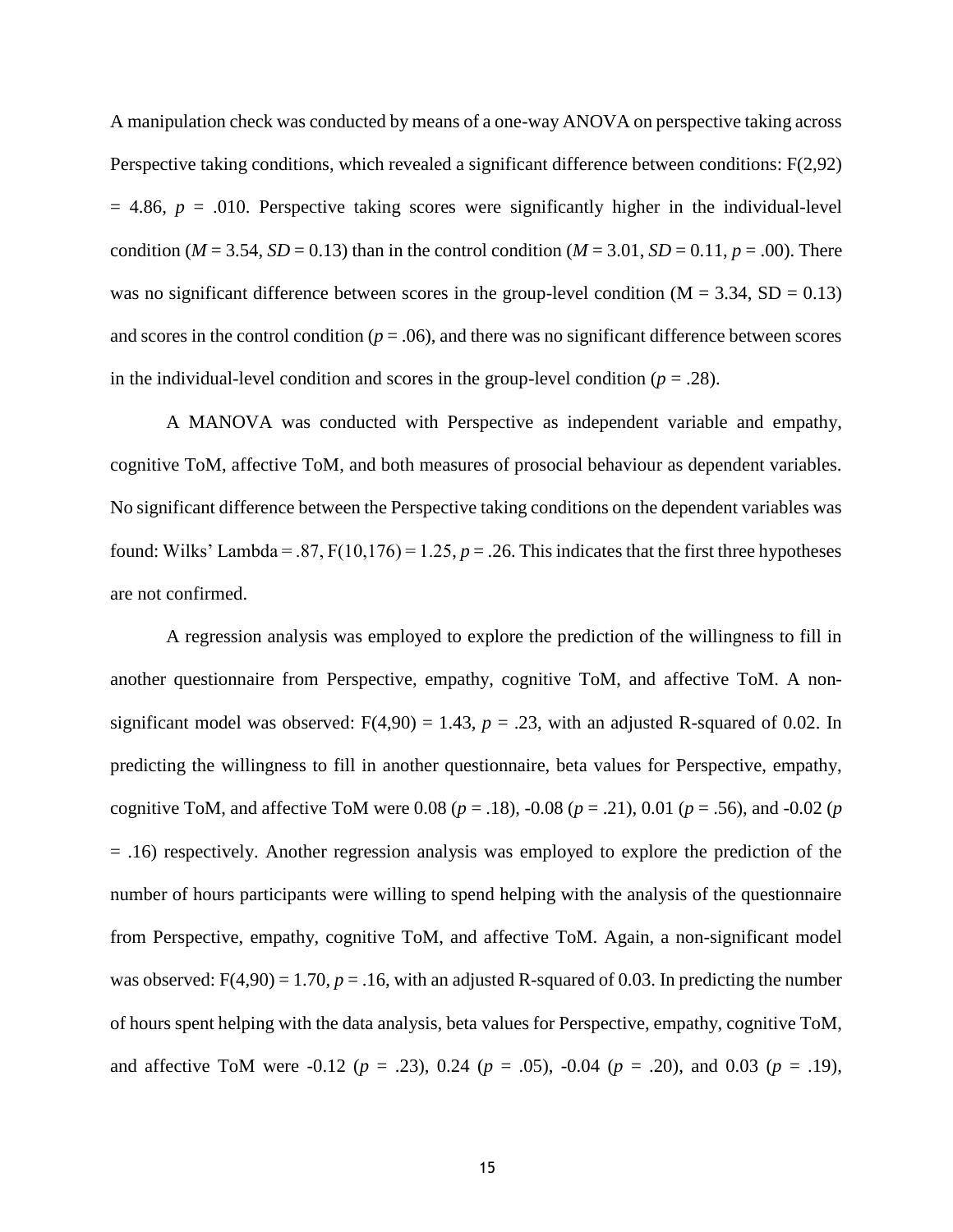respectively. This showed that none of the dependent variables contributed to the prediction of the variance in prosocial behaviour, and the fourth hypothesis was not confirmed.

#### **Discussion**

In this study, the effect of individual-level and group-level perspective taking in reading on prosocial behaviour was investigated. It was hypothesized that through an increase in empathy, cognitive ToM, and affective ToM, reading a text in which the perspective of an individual was taken would lead to more prosocial behaviour than reading a text about a group of people, or reading a factual text. However, no significant differences between individual-level and grouplevel perspective taking were found in terms of empathy, cognitive ToM, or prosocial behaviour. Also, the amount of prosocial behaviour displayed could not be predicted by the Perspective taking condition. Therefore, none of the hypothesis could be confirmed. The research question of this study was: "Does individual-level perspective taking lead to an increase in prosocial behaviour as compared to group-level perspective taking?", and can be answered as follows: No, it could not be shown that individual-level perspective taking leads to an increase in prosocial behaviour as compared to group-level perspective taking.

The findings are not in line with previous research. For example, Small et al. (2007) show that more prosocial behaviour is shown towards individual victims than towards statistical victims, or groups of victims. This result was not found in the current study. A crucial difference between the current study and the study by Small et al. (2007) might be that in the current study, the prosocial behaviour measured was directed towards 'other bachelor students', who were not the subject of the text the participants read. In the study by Small et al. (2007), participants read a text about victims of starvation in Africa, and where then asked how much money they would be willing to donate to these famine victims. It is possible that the increase in prosocial behaviour only occurs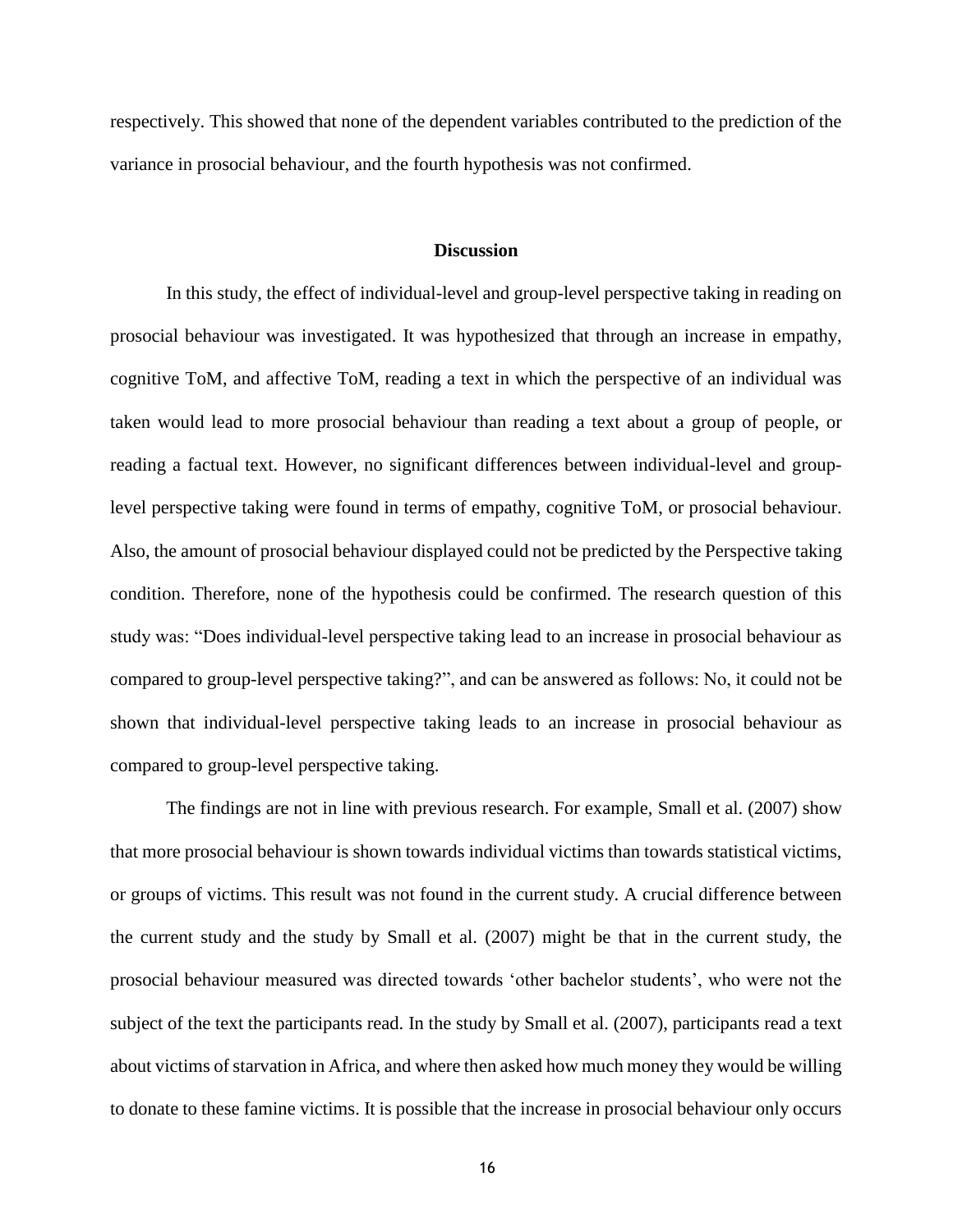for prosocial behaviour that is directed towards the victim(s) whose perspective the reader took. This difference between prosocial behaviour directed towards the actual victim and prosocial behaviour directed towards others is a possible subject for future research. .

Another possible explanation for the fact that no results were found is that the manipulation did not work. The manipulation check indicated that participants did not engage in more perspective taking in the individual-level condition than in the group-level condition. The mean score on perspective taking in the group-level condition was higher than in the control condition, but lower than in the individual-level condition. However, the only significant difference was found between the individual-level condition and the control condition. The group-level condition did not differ significantly from the other two conditions in terms of perspective taking. As the manipulation was not strong enough, no differences in effect were found on the other dependent variables.

The fact that the manipulation check showed no difference in effect of the perspective taking condition on perspective taking may be caused by the fact that the texts used in the current study were not suitable for the manipulation they were intended to induce. Thus, the group-level text may not have caused participants to reduce victims to a statistic, and the individual-level text may not have caused participants to feel more empathy. The specific conditions a text should meet to cause individual-level perspective taking or group-level perspective taking are not clear from research. It is, for example, possible that the group-level text had the same effect as the individuallevel text because no exact number of victims was mentioned. The size of the group that was the subject of the group-level text was open to the interpretation of the reader. It is possible that many readers interpreted the text as about only two victims, which makes it relatively easy to relate to the subjects. Also, the exact same characteristics of Billy P. that were mentioned in the individuallevel text, were mentioned as characteristics of the group members in the group-level text. In other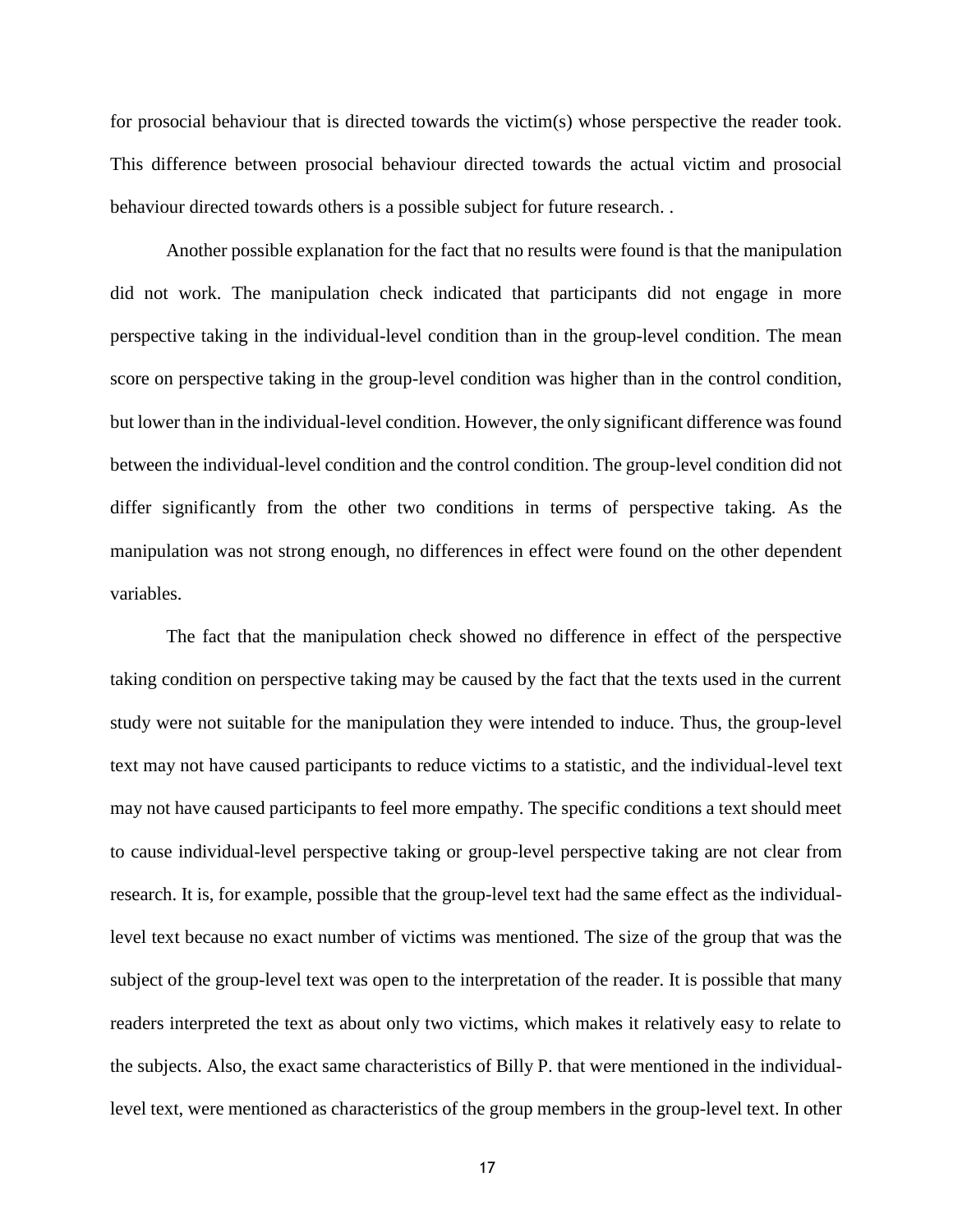words, the same number of characteristics for the reader to relate to were present in both texts. Thus the group-level text would have had a similar effect as the individual-level text. Therefore, a course for future research would be to study the specific characteristics of a text that cause it to induce empathy in the reader, or to specifically not induce empathy in the reader.

It is also possible that no results were found because the measurements did not work as intended. The items on the scale measuring empathy and perspective taking were adapted from a validated scale, so it is possible that the items failed to measure empathy and perspective taking correctly due to this adaptation. Furthermore, a high correlation  $(r = .78)$  was found between affective ToM and cognitive ToM. This might indicate that the Yoni task only measured ToM in general, instead of measuring two separate constructs. However, this is not a complete explanation for the failure of the study to find an effect, since an incorrect measurement of perspective taking, empathy, or ToM would not interfere with a hypothetical effect on prosocial behaviour. Therefore, if an increase in perspective taking would have occurred, an effect on prosocial behaviour could still have been found even though perspective taking was not measured correctly.

The effect on prosocial behaviour was not found, however. A weak point of the measurement of prosocial behaviour was that only the intention to perform prosocial behaviour was measured. Intentions to perform a certain behaviour do not always lead to actually performing the behaviour. This discrepancy between intentions and behaviour is called the *intention-behaviour gap* (Grimmer & Miles, 2016)*.* Participants were asked whether they would be willing to fill in another questionnaire, and they were told that they would be directed to this questionnaire immediately, but in fact they were directed to the debriefing page. Therefore, it is not possible to know whether students would actually have filled in this questionnaire. It is possible that they were just curious about the subject of the other questionnaire, so they could have read the first page to see what it was about and then left the questionnaire already. The same goes for the second measure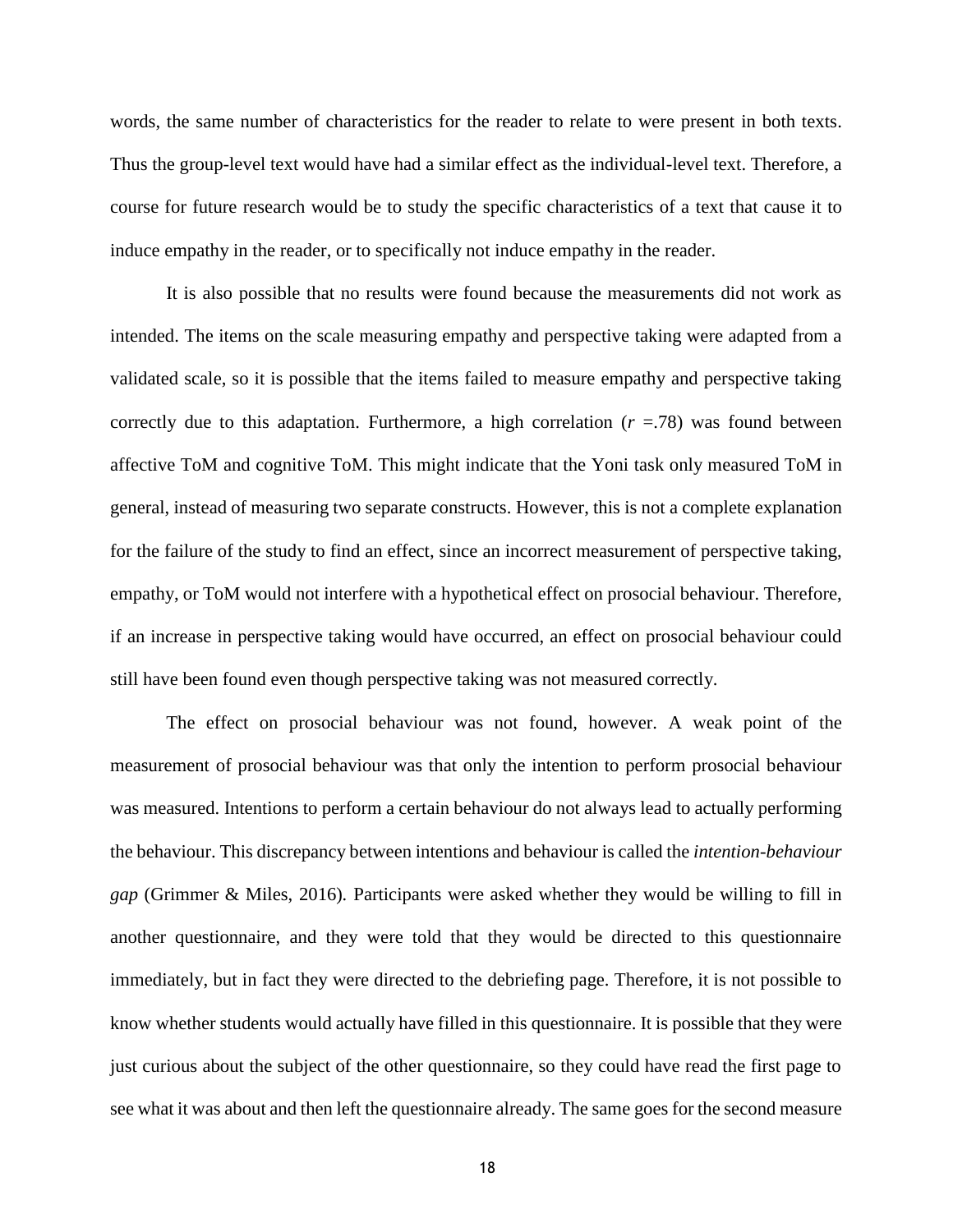of prosocial behaviour, which asked for the number of hours participants would be willing to help with the analysis of the survey they were directed to. Here, too, only the intention to perform prosocial behaviour was measured.

However, the weak point of the measurement of prosocial behaviour mentioned above would mean that more prosocial behaviour would have been measured than what would actually have occurred. Thus, if more 'intention to prosocial behaviour' would have been measured in the individual-level condition than in the group-level condition, then this difference in prosocial behaviour found between conditions would be an overestimation of the actual effect of perspective taking on prosocial behaviour. In the current study, no effect was found at all. This indicates that the most plausible explanation for the failure to find an effect is that there simply was no effect on prosocial behaviour.

As no clear effects were found in the current study, future research has to investigate further the relationship between perspective taking in reading and prosocial behaviour. The current study did not show the expected increase in prosocial behaviour after individual-level perspective taking. However, it did show that there are limits to the relationship between perspective taking in reading and prosocial behaviour. This relationship is well-established in research, but, as shown, the conditions for it to occur are still vague. As the implications of an effect of reading on prosocial behaviour would be very large, for example for our knowledge about the development of children and the use of reading in education, it is very important to conduct future research to these conditions. Therefore, a course for future research would be to investigate the specific conditions under which reading induces empathy, and under which conditions it does not. This might lead to findings that are essential to the understanding of the influence of reading on human behaviour.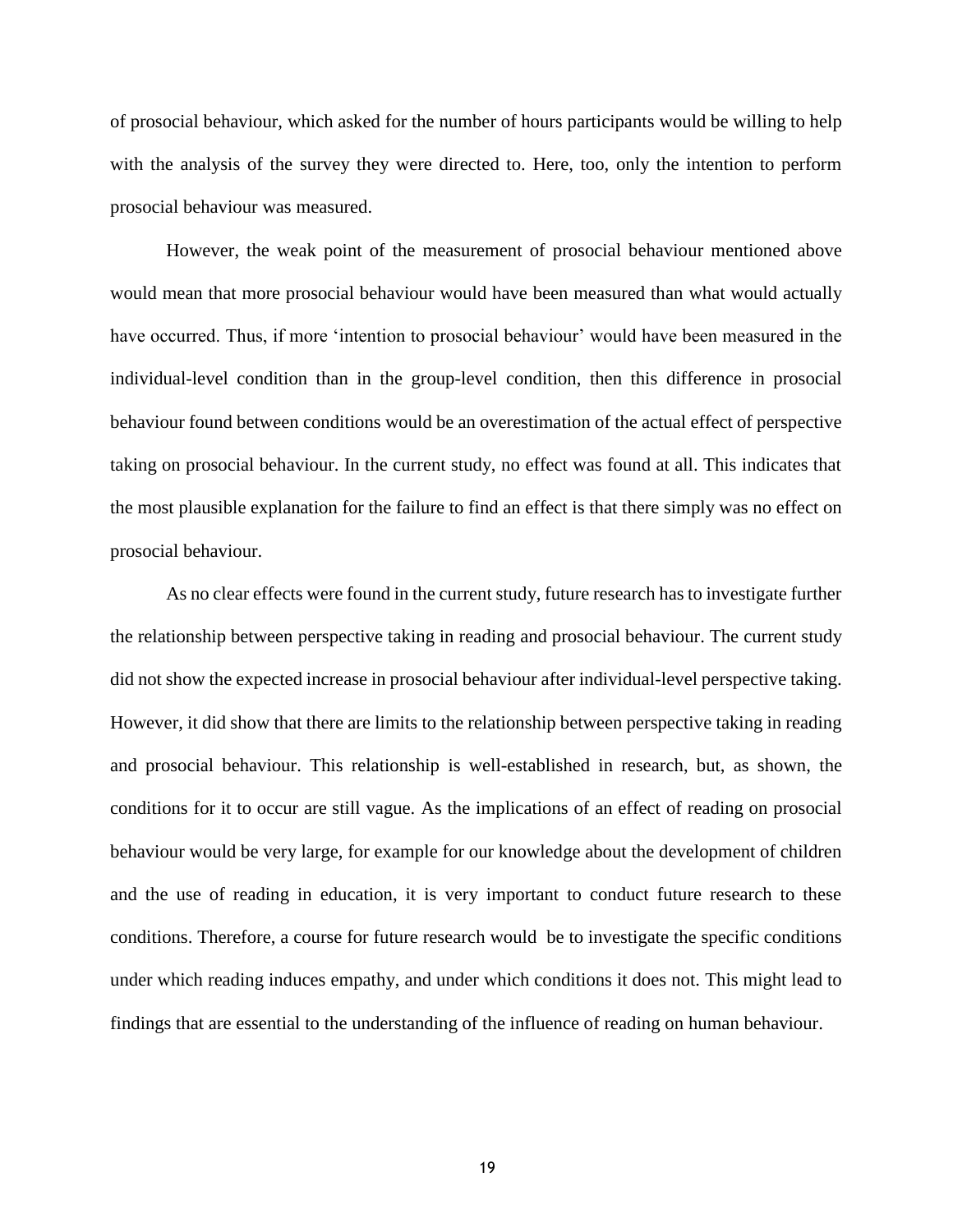#### References

- Bal, P. M., & Veltkamp, M. (2013). How does fiction reading influence empathy? An experimental investigation on the role of emotional transportation. *PLoS ONE, 8*(1). doi:10.1371/journal.pone.0055341
- Barth, M., & Stürmer, S. (2016). Comparison of the effects of individual and group-level perspective taking on intergroup reconciliation. *Social Psychology, 47*(6), 311-326. doi:10.1027/1864-9335/a000285
- Batson, C. D., Early, S., & Salvarani, G. (1997). Perspective taking: Imagining how another feels versus imagining how you would feel. *Personality and Social Psychology Bulletin, 23*(7), 751-758. doi:10.1177/0146167297237008
- Davis, M. H. (1980). *A multidimensional approach to individual differences in empathy*. Washington, WA: American Psychological Association.
- Divine, D. (2013). *Aberlour narratives of success: Survived*. University of Durham, Department of Sociology & Social Policy.
- Fetherstonhaugh, D., Slovic, P., Johnson, S., & Friedrich, J. (1997). Insensitivity to the value of human life: A study of psychophysical numbing. *Journal of Risk and Uncertainty, 14*(3), 283-300. doi:10.1023/A:1007744326393
- Grimmer, M., & Miles, M. P. (2016). With the best of intentions: A large sample test of the intention-behaviour gap in pro-environmental consumer behaviour. *International Journal of Consumer Studies, 41*(1), 2-10. doi:10.1111/ijcs.12290
- Kidd, D. C., & Castano, E. (2013). Reading literary fiction improves theory of mind. *Science, 342*(6156), 377-380. doi:10.1126/science.1239918
- Lehne, M., Engel, P., Rohrmeier, M., Menninghaus, W., Jacobs, A. M., & Koelsch, S. (2015). Reading a suspenseful literary text activates brain areas related to social cognition and prediction inference. *PLoS ONE, 10*(5). doi:10.1371/journal.pone.0124550
- Majdandžić, J., Amashaufer, S., Hummer, A., Windischberger, C., & Lamm, C. (2016). The selfless mind: How prefrontal involvement in mentalizing with similar and dissimilar others shapes empathy and prosocial behavior. *Cognition, 157*, 24-38. doi:10.1016/j.cognition.2016.08.003
- McCreary, J. J., & Marchant, G. J. (2017). Reading and empathy. *Reading Psychology, 38*(2), 182-202. doi:10.1080/02702711.2016.1245690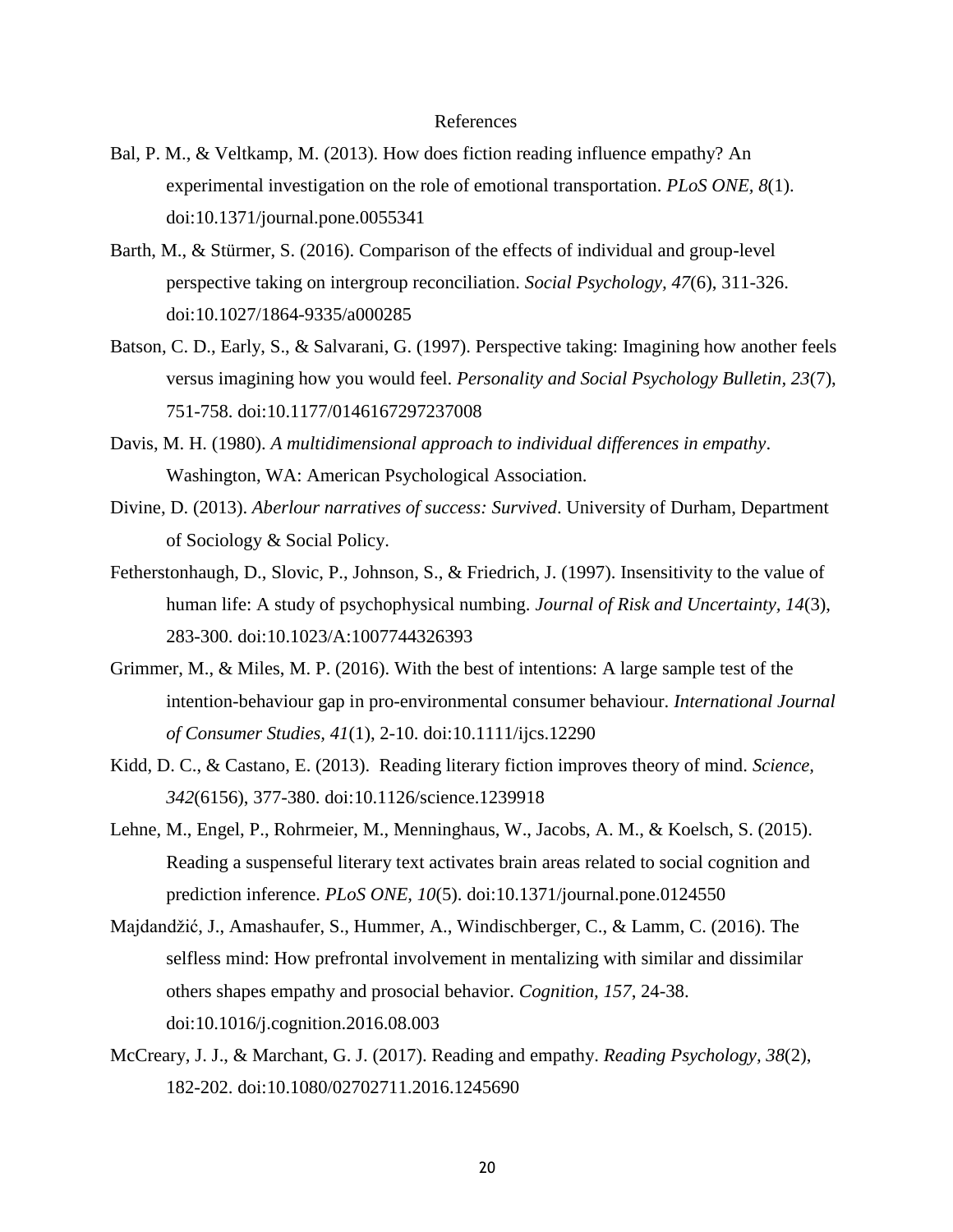- Nölke, K. (2016). *The importance of reading: How perspective-taking influences our (prosocial) behaviour* (Bachelor's thesis, University of Twente, the Netherlands). Retrieved from http://essay.utwente.nl/70116/1/N%C3%B6lke\_BA\_BMS.pdf
- Pinker, S. (2011). *The better angels of our nature: Why violence has declined*. New York, NY: Viking Books.
- Pino, M. C., & Mazza, M. (2016). The use of "literary fiction" to promote mentalizing ability. *PLoS ONE, 11*(8). doi:10.1371/journal. pone.0160254
- Shamay-Tsoory, S. G., & Aharon-Peretz, J. (2007). Dissociable prefrontal networks for cognitive and affective theory of mind: a lesion study. *Neuropsychologia, 45*(13), 3054-3067. doi:10.1016/j.neuropsychologia.2007.05.021
- Small, D. A., Loewenstein, G., & Slovic, P. (2007). Sympathy and callousness: The impact of deliberative thought on donations to identifiable and statistical victims. *Organizational Behavior and Human Decision Processes, 102*(2), 143-153. doi:10.1016/j.obhdp.2006.01.005
- Telle, N.-T., & Pfister, H.-R. (2015). Positive empathy and prosocial behavior: A neglected link. *Emotion Review, 8*(2), 154-163. doi:10.1177/1754073915586817
- Van de Pieterman, F. G. (2015). *The role of perspective taking on prosocial behaviour* (Bachelor's thesis, University of Twente, the Netherlands)*.* Retrieved from http://essay.utwente.nl/68482/1/Pieterman%2C%20F.G.%20van%20de%20- %20s1108530%20%28verslag%29.pdf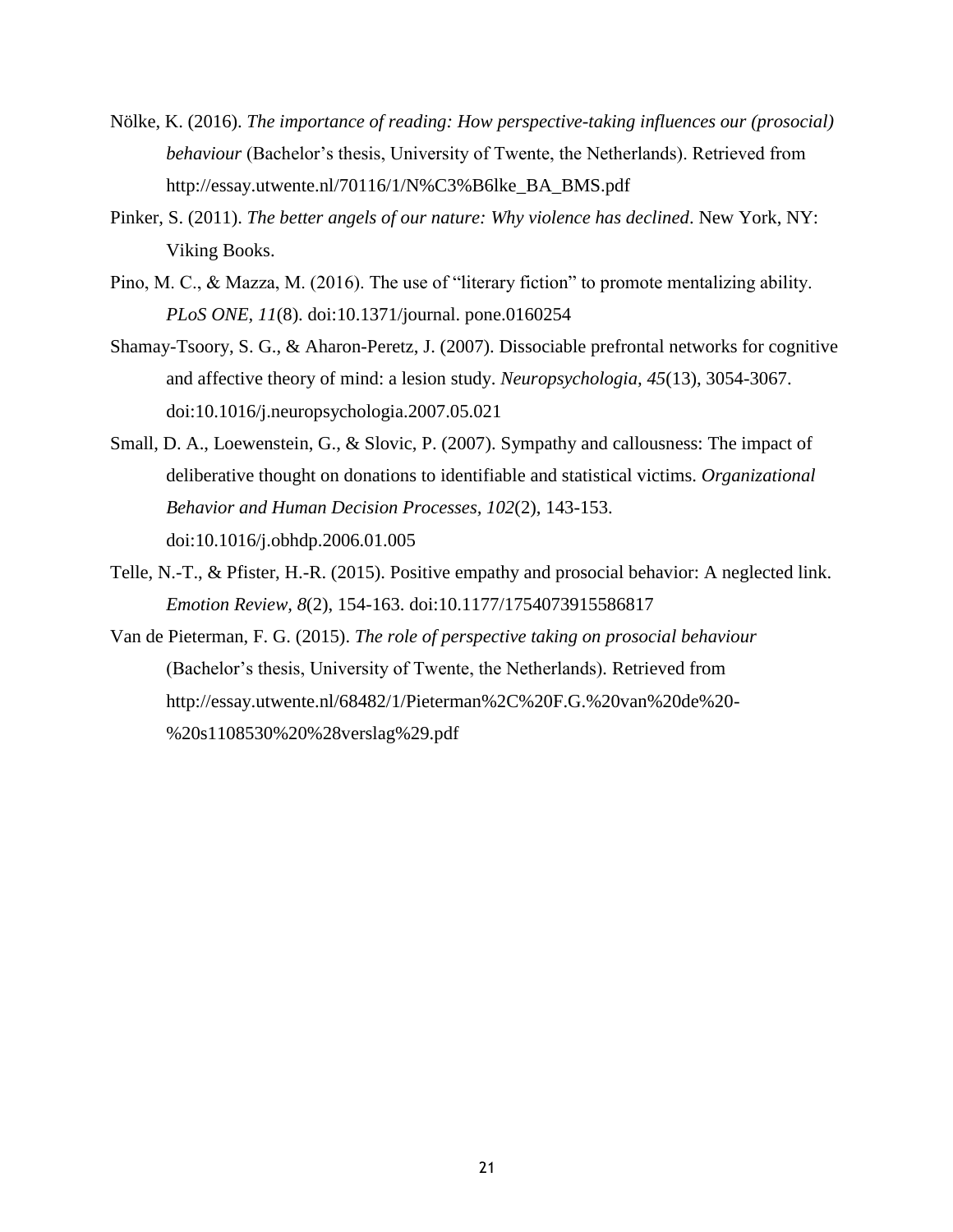## **Appendix A Texts**

#### **Individual-Level Text**

Billy P. was born in a slum in Glasgow, Scotland, in 1933. His mother had died in childbirth in 1936 when Billy was three years old. Billy's father, who was a merchant seaman, had custody of him and his elder brother who was two years older. Billy recalls that in 1938, around the time of the Great Depression, when his father was unemployed, being told by a 'matronly lady in a grey uniform', that he 'was going on a day trip into the Highlands'. The 'matronly lady in the grey uniform' took him on a train from Glasgow to Aberlour railway station, about half a mile or so from the Orphanage buildings: "I didn't know I was going to an Orphanage. I was just told that we were going on a day trip to the Highlands. Papers I've seen since tell me that in fact what happened was that my father handed me over to the Orphanage in the hope that he might be able to retrieve me at some unspecified future date, but in fact he never did. That was the last I ever heard of him, so he just disappeared from my life. Never had a Christmas card, never a birthday card, absolutely no contact whatever and I've not heard to this day, any information or advice about what happened to him. I wasn't aware then and I'm still not aware now of any other family members, any uncles or aunts or cousins or anything. I was completely on my own. But there was a boy who if it was possible, was in an even worse situation. He had been dumped on the doorsteps of the Orphanage by whoever had taken care of him, and he didn't even have a name. And the Orphanage made up a name until he established his identity.

The only time Billy was placed together with his brother was for the first few days after arrival at the Orphanage, in the infirmary. Thereafter, Billy lived in a boy's house separate from his brother as children were placed in different houses at the Orphanage according to age and gender. Girls had their own section in the Orphanage. During Billy's time at the Orphanage: "Boys were split into the wee kids who were five to seven-year olds. And then there was a Mitchell Wing and then there was a Mount Stephen Wing, named after a Canadian philanthropist, Lord Mount Stephen. And then I was split up from the other boys, again, at the age of 11, into two houses for the big boys, Jupp's and Gordon's, and they were from 11 to 14 which was the leaving age. In 1945 after the War they changed the school-leaving age to 15. And then in exceptional cases, and I was one of them, we stayed on until we were 17, and that was only a handful of boys who did that."

"Occasionally I stayed together with pals of the same age as I progressed through the houses." Billy spent ten years living in the company of a number of friends: "We slept in the same dormitory, we were in the same class in school, we played football and cricket, we went swimming together. My brother was two and a half years older than me so he was always one house ahead of me, throughout my whole time at the Orphanage. And then because he left school when he was 14, by the time I was in one of the senior houses he was gone, he was working on a farm."

Other memories of the Orphanage include the schooling. The school building separated the boy's wing from the girl's wing and the classroom was the only setting where a boy could sit next to a girl. "But as soon as the school bell rang, four o'clock, end of school, they went back to the girl's wing and I went back to the boy's wing, and I didn't see them. I have pleasant, even fond memories of nearly all the teachers, which I don't have of the domestic staff, the Housemistresses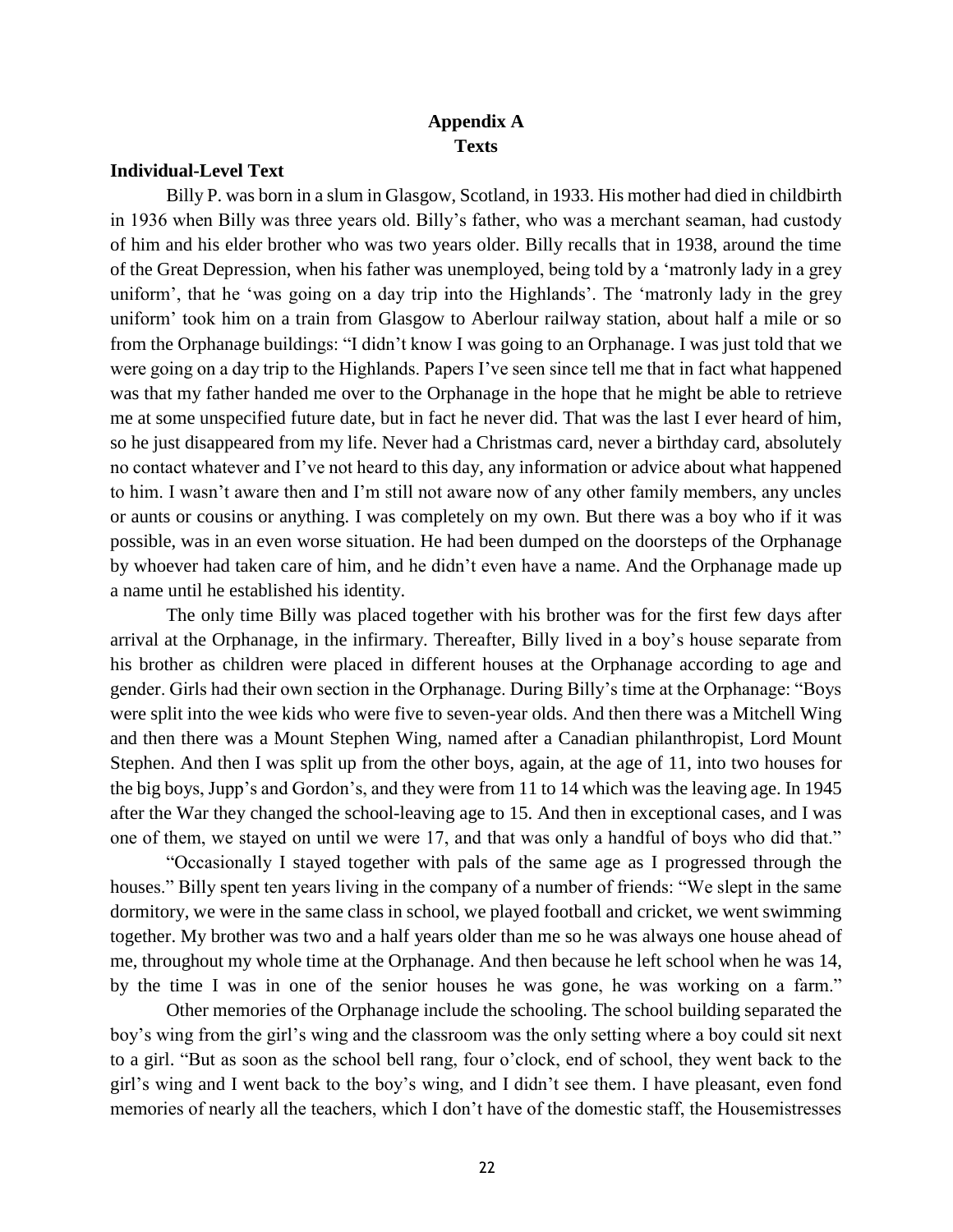and Housemasters, some of whom were quite unfitting for the responsibility of small children."

Some were 'floggers' says Billy and one teacher in particular: "…was a notorious flogger. Corporal punishment was common both in the home and at school. As a boy I copped it a few times. I had to hold my hands out, both hands, palm upwards, and then he lashed me across the palm, and it might be three or four, you know, if it was perceived as a serious misdemeanour and I'd have these welts across my hand and up my wrist…red and then it would turn blue and I could date the punishment from the colour of the stripe on my wrist. I just accepted it I suppose. It was part of my upbringing. Sometimes a cane would be used."

#### **Group-Level Text**

They were born in slums in Scotland, around the 1930s. Their mothers had died in childbirth when they were young. Their fathers, who were merchant seamen, had custody of them and their siblings. They recall that in 1938, around the time of the Great Depression, when their fathers were unemployed, being told by a 'matronly lady in a grey uniform', that they and their siblings 'were going on a day trip into the Highlands'. The 'matronly lady in the grey uniform' took the boys on a train from Glasgow to Aberlour railway station, about half a mile or so from the Orphanage buildings: "We didn't know we were going to an Orphanage. We were just told that we were going on a day trip to the Highlands. Papers we've seen since tell us that in fact what happened was that our fathers handed us over to the Orphanage in the hope that they might be able to retrieve us at some unspecified future date, but in fact they never did. That was the last we ever heard of them, so they just disappeared from our lives. Never had a Christmas card, never a birthday card, absolutely no contact whatever and we've not heard to this day, any information or advice about what happened to them. We weren't aware then and we're still not aware now of any other family members, any uncles or aunts or cousins or anything. We were completely on our own. But there were many boys who if it was possible, were in an even worse situation. They had been dumped on the doorsteps of the Orphanage by whoever had taken care of them, and some of them didn't even have names. And the Orphanage made up names until they established their identity.

The only time we were placed together with our siblings was for the first few days after arrival at the Orphanage, in the infirmary. Thereafter, we and our brothers lived in separate boys' houses as children were placed in different houses at the Orphanage according to age and gender. Girls had their own section in the Orphanage. During our time at the Orphanage: "Boys were split into the wee kids who were five to seven-year olds. And then there was a Mitchell Wing and then there was a Mount Stephen Wing, named after a Canadian philanthropist, Lord Mount Stephen. And then we were split up, again, at the age of 11, into two houses for the big boys, Jupp's and Gordon's, and they were from 11 to 14 which was the leaving age. In 1945 after the War they changed the school-leaving age to 15. And then in exceptional cases, and we were part of them, we stayed on until we were 17, and that was only a handful of boys who did that."

"Occasionally we stayed together with pals of the same age as we progressed through the houses." They spent ten years living in the company of a number of friends: "We slept in the same dormitory, we were in the same class in school, we played football and cricket, we went swimming together. Our siblings were always one house ahead of us, throughout our whole time at the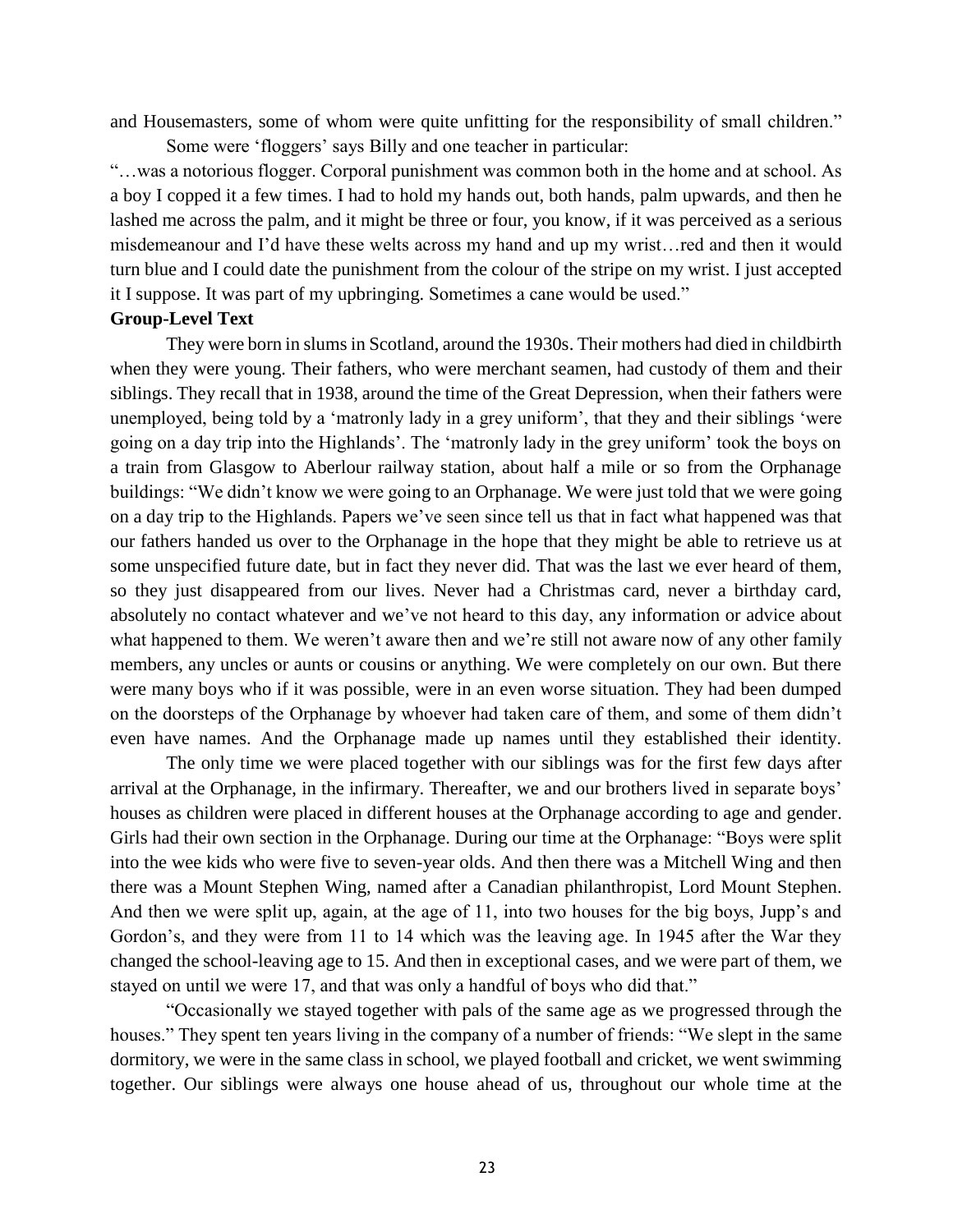Orphanage. And then because they left school when they were 14, by the time we were in one of the senior houses they were gone, they were working on a farm."

Other memories of the Orphanage include the schooling. The school building separated the boy's wing from the girl's wing and the classroom was the only setting where a boy could sit next to a girl. "But as soon as the school bell rang, four o'clock, end of school, they went back to the girl's wing and we went back to the boy's wing, and we didn't see each other. We have pleasant, even fond memories of nearly all the teachers, which we don't have of the domestic staff, the Housemistresses and Housemasters, some of whom were quite unfitting for the responsibility of small children."

Some were 'floggers' they say and one teacher in particular:

"…was a notorious flogger. Corporal punishment was common both in the home and at school. As boys we copped it a few times. We had to hold our hands out, both hands, palms upwards, and then he lashed us across the palms, and it might be three or four, you know, if it was perceived as a serious misdemeanour and we'd have these welts across our hand and up our wrists…red and then it would turn blue and we could date the punishment from the colour of the stripe on our wrists. We just accepted it we suppose. It was part of our upbringing. Sometimes a cane would be used." **Control Condition Text**

Children's homes have existed since the Middle Ages, when cities, towns, or church organizations provided for homeless children. However, especially during the 1930s, orphanages became increasingly crowded. It was the time of the Great Depression and many people were unemployed. A lot of parents could not take care of their children anymore. They handed their kids over to the institutions, some hoping that they might be able to retrieve the children at some unspecified future date. But in fact, many never did. This had several reasons, among others because many families were in financial arrears, because of war or due to deceases. Very often, orphans were neglected kids of single parents, or the custodian just did not want to take care of the child anymore.

Often, the children would be picked up by a staff member of the orphanage. They were told that they would be going on a trip, but instead, they were taken to the orphanage. For most of the children, it was the last time they ever saw their parents. Other children would be dumped on the orphanage's doorsteps, without any information about their identities.

The orphanages were dominated by a strict segregation. There were different buildings for girls and boys. The only time that boys and girls had contact was in the classroom and sometimes, depending on the orphanage, at meals. Directly thereafter, they had to go back to their houses, so that they never saw each other. Furthermore, there were houses for different age groups. The children, being between a few weeks and 15 years old, were split into the infants, younger, middleaged and older kids and had to progress through the houses. They moved every few years. The segregation was so strict that one was even separated from the siblings. If they were not in the same age group, they almost never had contact.

According to today's standards, many teachers and staff members were unfitting for the responsibility of small children. They were strict and it was not unusual to make use of corporal punishment for even the slightest misdemeanour in the home or at school, to make the children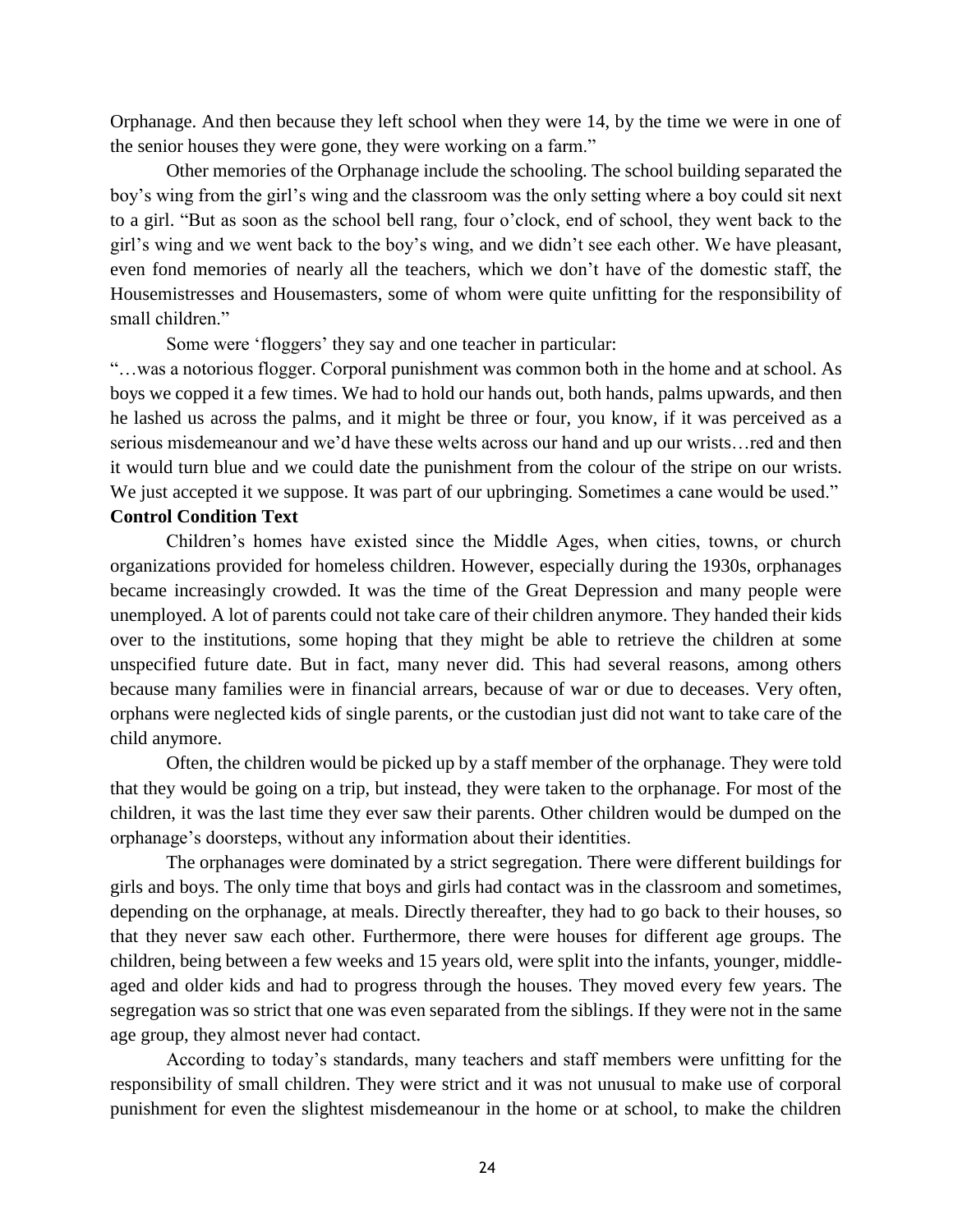more disciplined. The children were often beaten, leaving bruises and red and blue stripes. The children, however, just accepted it, as it was part of their upbringing.